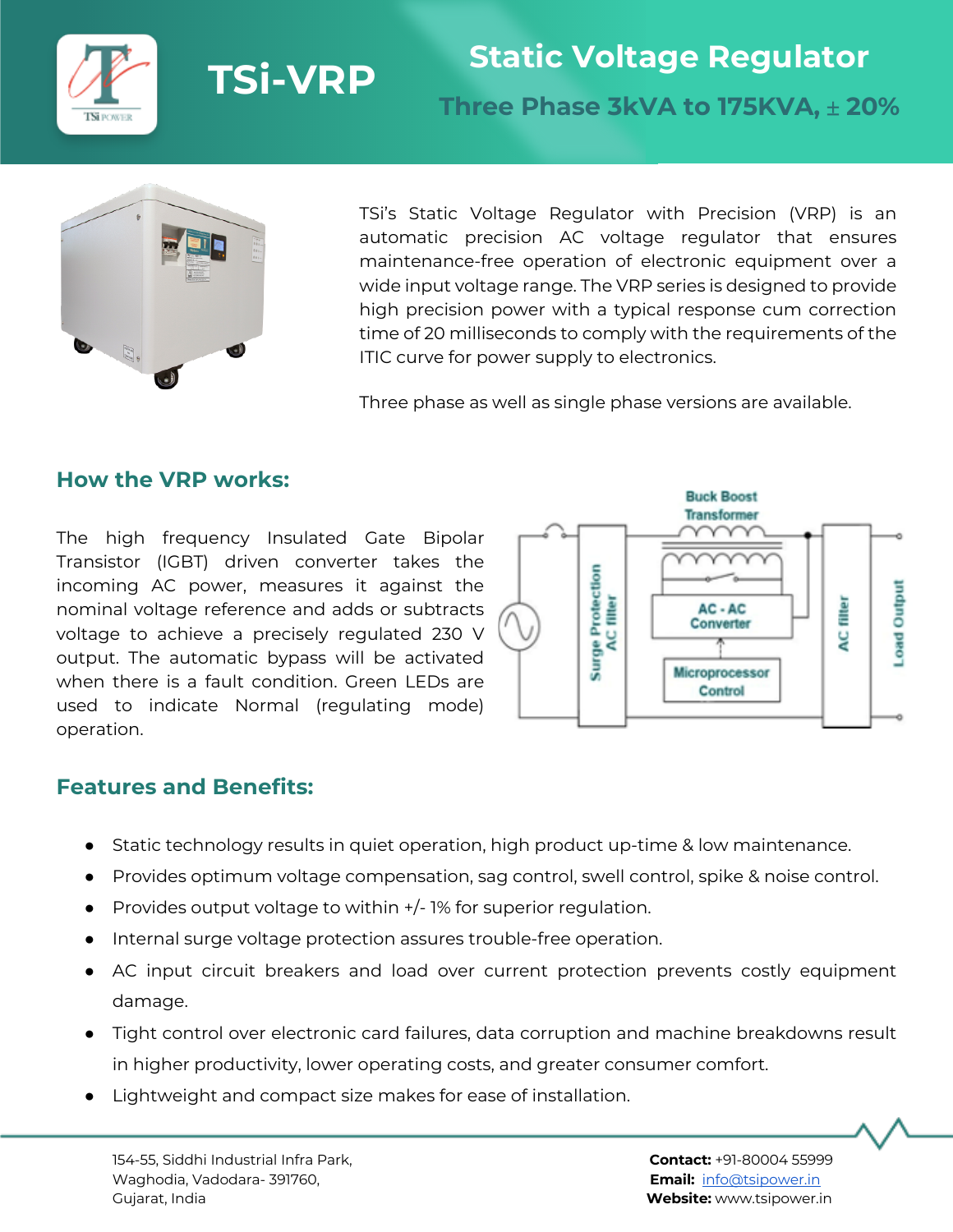**Technical Specifications Reliable TSi Static Voltage Regulation Technology for Next Gen Electronic Machinery**



Only PWM IGBT Static Voltage Regulation technology corrects Bad power quality within 20ms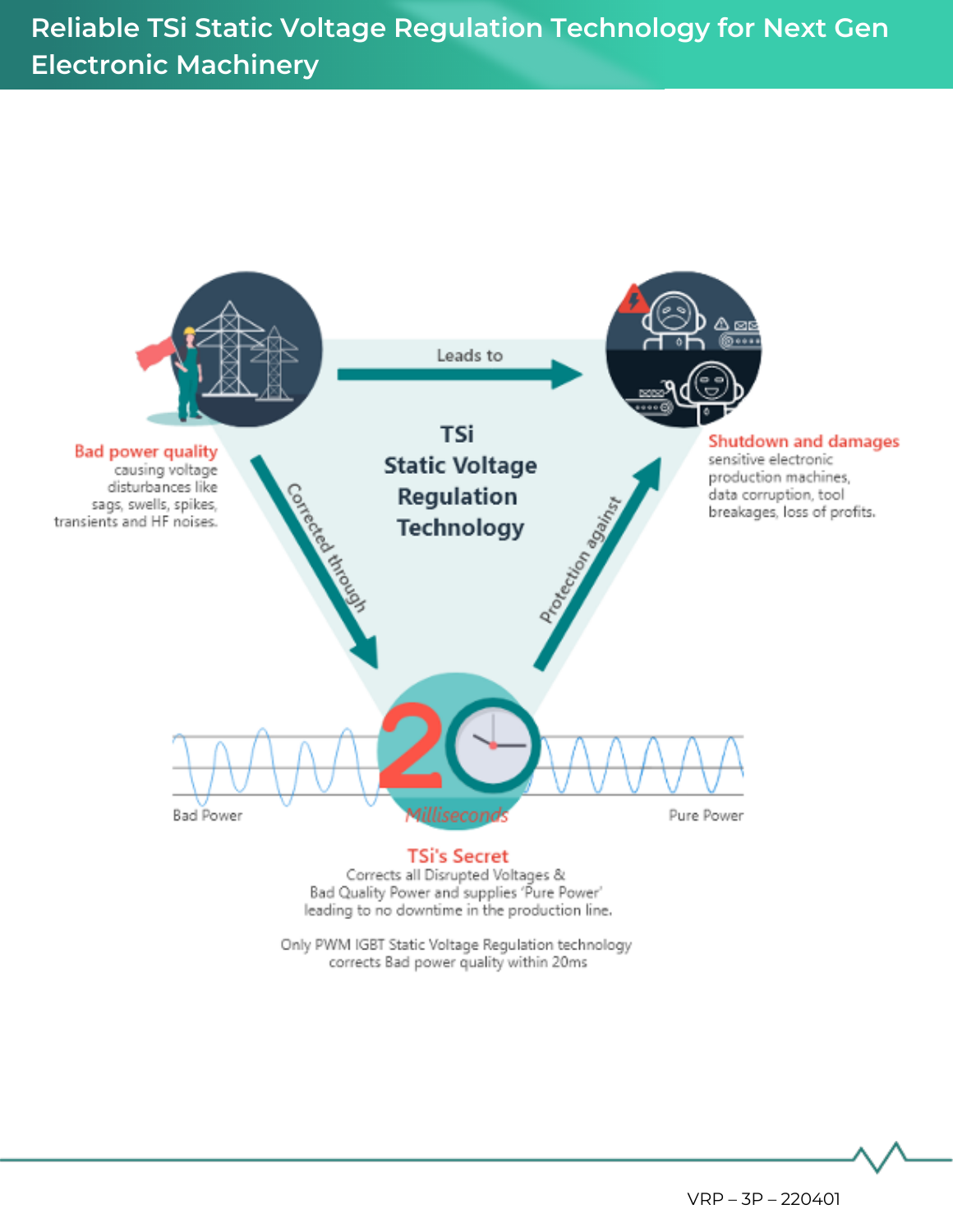| <b>Model</b>                                                               | VRP-3000-9339-200M                                                                |
|----------------------------------------------------------------------------|-----------------------------------------------------------------------------------|
| <b>Electrical</b>                                                          |                                                                                   |
| <b>Capacity (in KVA)</b>                                                   | 3                                                                                 |
| <b>Switching Technology</b>                                                | 20 kHz IGBT AC chopper/inverter                                                   |
| <b>Voltage Compensation Time</b>                                           | 20 ms typical                                                                     |
| <b>AC Input</b>                                                            |                                                                                   |
| <b>Nominal Input Voltage (V)</b>                                           | Three phase 400                                                                   |
| Designed Input Voltage Range (V)<br>(voltage regulation accuracy of +/-1%) | 320 - 480                                                                         |
| <b>Input Voltage Range (V)</b><br>(for relaxed output regulation within    | 277 - 520                                                                         |
| functional range of 200-250V P-N)<br><b>Nominal Operating Frequency</b>    | $47 - 63$ Hz                                                                      |
| <b>AC Input Connector</b>                                                  | L1, L2, L3, Neutral & Ground input wires                                          |
| <b>Overload &amp; Short Circuit Protection</b>                             | Through suitably rated input circuit breaker                                      |
| <b>AC Output</b>                                                           |                                                                                   |
| <b>Nominal Output Voltage (V)</b>                                          | Three phase 400                                                                   |
| <b>Efficiency</b>                                                          | Typical 96% (under 20 - 100 % load condition)                                     |
| <b>Output Voltage Compensation Range</b>                                   | $+/-1%$                                                                           |
| <b>Maximum Rated Output Current (A)</b>                                    | 4                                                                                 |
| <b>System Status Indicator</b>                                             | Green LED ON-Normal operation - Amber LED ON-Bypass operation<br>Red LED ON-Fault |
| <b>Output Connector</b>                                                    | L1, L2, L3, Neutral & Ground output wires                                         |
| <b>Surge Protection</b>                                                    | Class II Surge Protection                                                         |
| <b>Physical</b>                                                            |                                                                                   |
| <b>Cabinet Construction</b>                                                | RAL 7035 light grey powder coated CRCA cabinets                                   |
| <b>Automatic AC-AC Converter Bypass</b>                                    | Standard, will get activated when there is a fault condition                      |
| <b>Cabinet Weather Protection Ratings</b>                                  | IP 20 (for use in protected indoor environments)                                  |
| <b>Display</b>                                                             | Digital output voltage display thru selector switch                               |
| <b>Mounting</b>                                                            | 4 High Quality Castor wheels, 2 with brakes                                       |
| <b>Overall Dimension (approx.)</b>                                         | As per Dimension Diagram of Cubical Type 610x610x640                              |
| <b>Unpacked Weight (approx.)</b>                                           | 80 kg                                                                             |
| <b>Environmental</b>                                                       |                                                                                   |
| <b>Cooling Method</b>                                                      | Forced air                                                                        |
| <b>Operating Temperature Range</b>                                         | 0 to +45 $°C$                                                                     |
| <b>Operating Humidity Range</b>                                            | 10 to 90% relative humidity (non-condensing)                                      |
|                                                                            |                                                                                   |

#### **Note:**

*1. The voltage regulation is based on 400V nominal output voltage. This would proportionately change in case nominal output voltage is required to be preset at any other value between 380V-415V. 2. All standard models are optionally available in IP54.*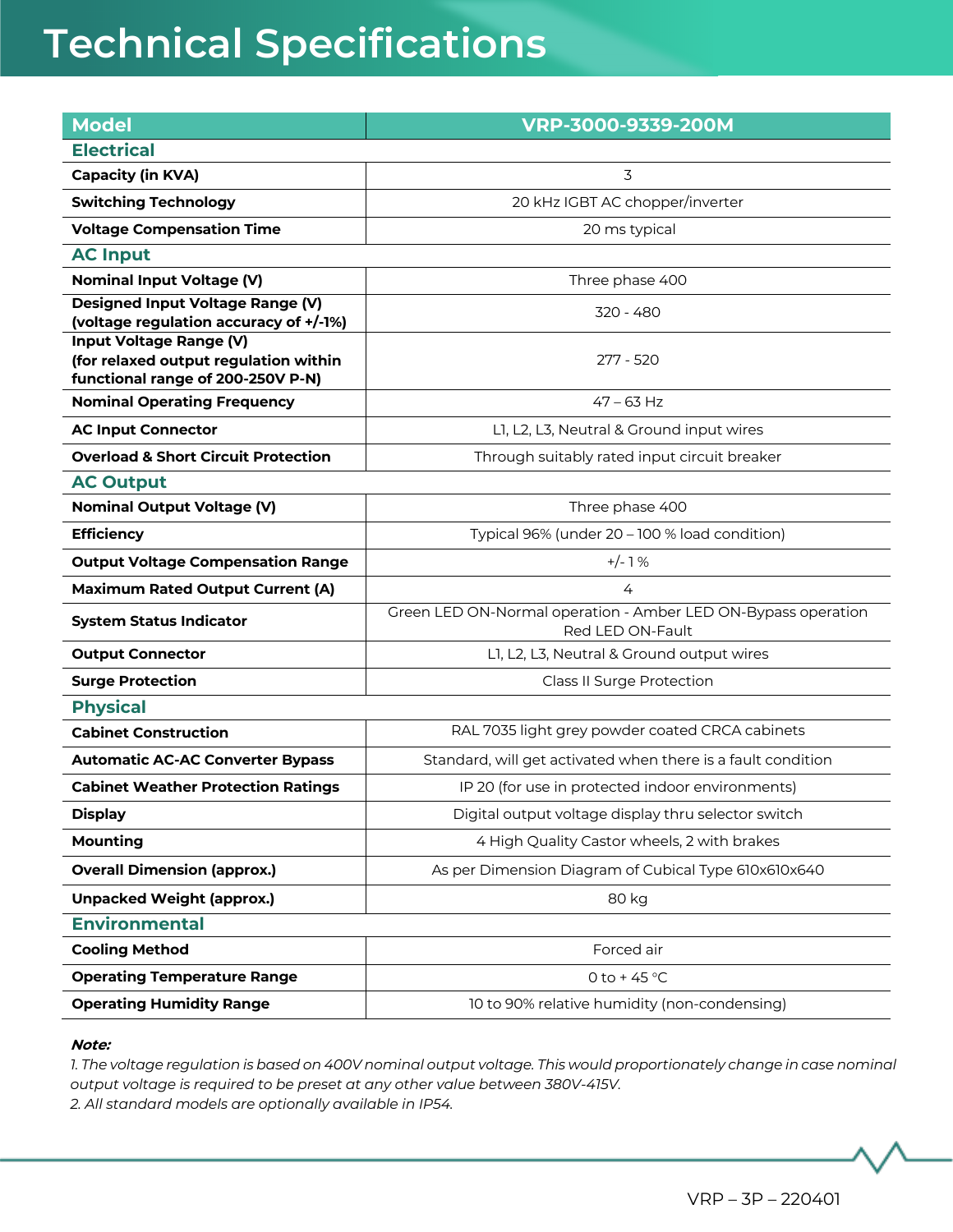| <b>Model</b>                                                                                          | VRP-6000-9339-200M                                                                |
|-------------------------------------------------------------------------------------------------------|-----------------------------------------------------------------------------------|
| <b>Electrical</b>                                                                                     |                                                                                   |
| <b>Capacity (in KVA)</b>                                                                              | 6                                                                                 |
| <b>Switching Technology</b>                                                                           | 20 kHz IGBT AC chopper/inverter                                                   |
| <b>Voltage Compensation Time</b>                                                                      | 20 ms typical                                                                     |
| <b>AC Input</b>                                                                                       |                                                                                   |
| <b>Nominal Input Voltage (V)</b>                                                                      | Three phase 400                                                                   |
| Designed Input Voltage Range (V)<br>(voltage regulation accuracy of +/-1%)                            | 320 - 480                                                                         |
| Input Voltage Range (V)<br>(for relaxed output regulation within<br>functional range of 200-250V P-N) | 277 - 520                                                                         |
| <b>Nominal Operating Frequency</b>                                                                    | $47 - 63$ Hz                                                                      |
| <b>AC Input Connector</b>                                                                             | L1, L2, L3, Neutral & Ground input wires                                          |
| <b>Overload &amp; Short Circuit Protection</b>                                                        | Through suitably rated input circuit breaker                                      |
| <b>AC Output</b>                                                                                      |                                                                                   |
| <b>Nominal Output Voltage (V)</b>                                                                     | Three phase 400                                                                   |
| <b>Efficiency</b>                                                                                     | Typical 96% (under 20 - 100 % load condition)                                     |
| <b>Output Voltage Compensation Range</b>                                                              | $+/-1%$                                                                           |
| <b>Maximum Rated Output Current (A)</b>                                                               | 9                                                                                 |
| <b>System Status Indicator</b>                                                                        | Green LED ON-Normal operation - Amber LED ON-Bypass operation<br>Red LED ON-Fault |
| <b>Output Connector</b>                                                                               | L1, L2, L3, Neutral & Ground output wires                                         |
| <b>Surge Protection</b>                                                                               | Class II Surge Protection                                                         |
| <b>Physical</b>                                                                                       |                                                                                   |
| <b>Cabinet Construction</b>                                                                           | RAL 7035 light grey powder coated CRCA cabinets                                   |
| <b>Automatic AC-AC Converter Bypass</b>                                                               | Standard, will get activated when there is a fault condition                      |
| <b>Cabinet Weather Protection Ratings</b>                                                             | IP 20 (for use in protected indoor environments)                                  |
| <b>Display</b>                                                                                        | Digital output voltage display thru selector switch                               |
| <b>Mounting</b>                                                                                       | 4 High Quality Castor wheels, 2 with brakes                                       |
| <b>Overall Dimension (approx.)</b>                                                                    | As per Dimension Diagram of Cubical Type 610x610x640                              |
| <b>Unpacked Weight (approx.)</b>                                                                      | 80 kg                                                                             |
| <b>Environmental</b>                                                                                  |                                                                                   |
| <b>Cooling Method</b>                                                                                 | Forced air                                                                        |
| <b>Operating Temperature Range</b>                                                                    | 0 to +45 $\degree$ C                                                              |
| <b>Operating Humidity Range</b>                                                                       | 10 to 90% relative humidity (non-condensing)                                      |

#### **Note:**

*1. The voltage regulation is based on 400V nominal output voltage. This would proportionately change in case nominal output voltage is required to be preset at any other value between 380V-415V. 2. All standard models are optionally available in IP54.*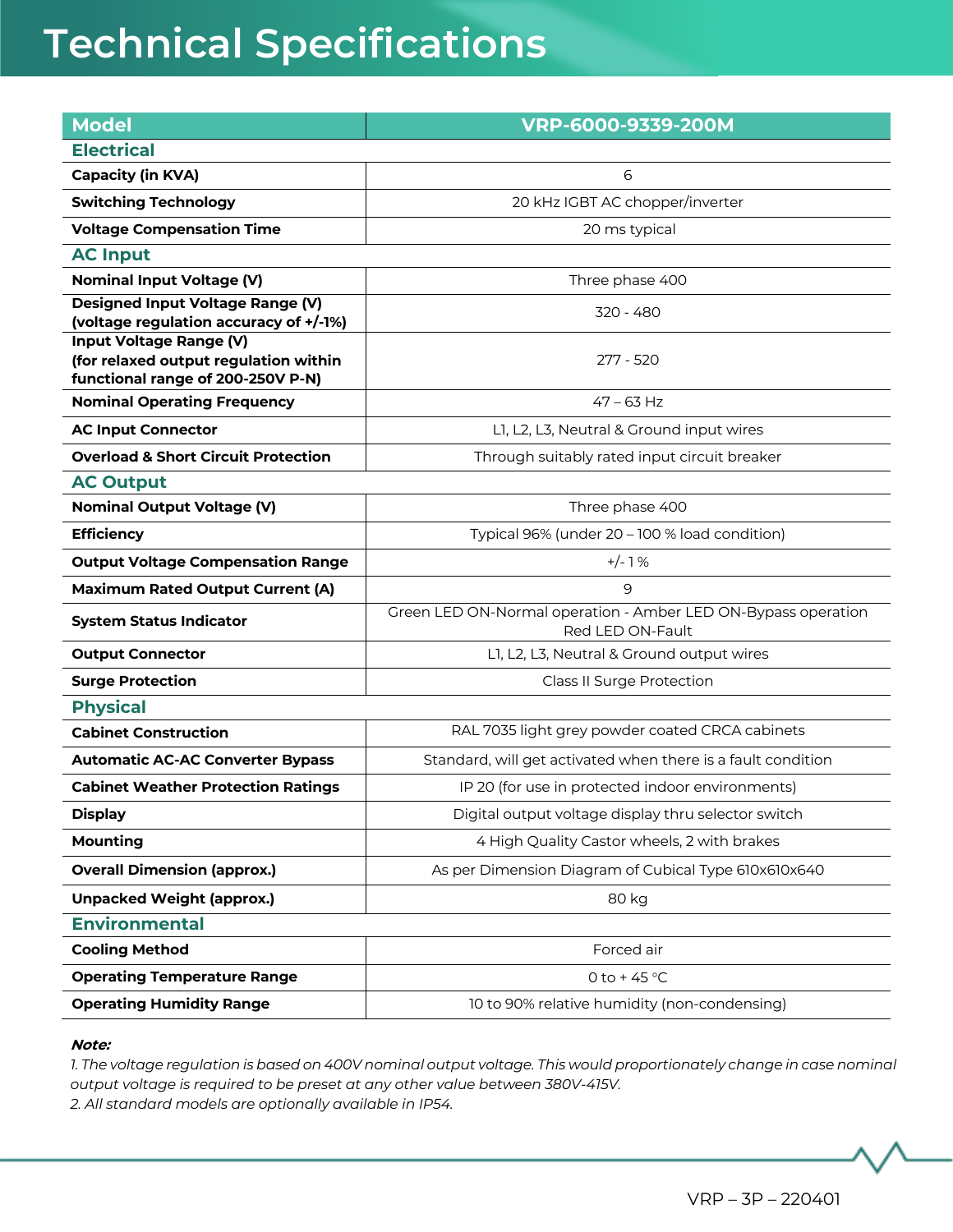| <b>Model</b>                                                                                          | VRP-10000-9339-200M                                                               |
|-------------------------------------------------------------------------------------------------------|-----------------------------------------------------------------------------------|
| <b>Electrical</b>                                                                                     |                                                                                   |
| <b>Capacity (in KVA)</b>                                                                              | 10                                                                                |
| <b>Switching Technology</b>                                                                           | 20 kHz IGBT AC chopper/inverter                                                   |
| <b>Voltage Compensation Time</b>                                                                      | 20 ms typical                                                                     |
| <b>AC Input</b>                                                                                       |                                                                                   |
| <b>Nominal Input Voltage (V)</b>                                                                      | Three phase 400                                                                   |
| Designed Input Voltage Range (V)<br>(voltage regulation accuracy of +/-1%)                            | 320 - 480                                                                         |
| Input Voltage Range (V)<br>(for relaxed output regulation within<br>functional range of 200-250V P-N) | 277 - 520                                                                         |
| <b>Nominal Operating Frequency</b>                                                                    | $47 - 63$ Hz                                                                      |
| <b>AC Input Connector</b>                                                                             | L1, L2, L3, Neutral & Ground input wires                                          |
| <b>Overload &amp; Short Circuit Protection</b>                                                        | Through suitably rated input circuit breaker                                      |
| <b>AC Output</b>                                                                                      |                                                                                   |
| <b>Nominal Output Voltage (V)</b>                                                                     | Three phase 400                                                                   |
| <b>Efficiency</b>                                                                                     | Typical 96% (under 20 - 100 % load condition)                                     |
| <b>Output Voltage Compensation Range</b>                                                              | $+/-1%$                                                                           |
| <b>Maximum Rated Output Current (A)</b>                                                               | 14                                                                                |
| <b>System Status Indicator</b>                                                                        | Green LED ON-Normal operation - Amber LED ON-Bypass operation<br>Red LED ON-Fault |
| <b>Output Connector</b>                                                                               | L1, L2, L3, Neutral & Ground output wires                                         |
| <b>Surge Protection</b>                                                                               | Class II Surge Protection                                                         |
| <b>Physical</b>                                                                                       |                                                                                   |
| <b>Cabinet Construction</b>                                                                           | RAL 7035 light grey powder coated CRCA cabinets                                   |
| <b>Automatic AC-AC Converter Bypass</b>                                                               | Standard, will get activated when there is a fault condition                      |
| <b>Cabinet Weather Protection Ratings</b>                                                             | IP 20 (for use in protected indoor environments)                                  |
| <b>Display</b>                                                                                        | Digital output voltage display thru selector switch                               |
| <b>Mounting</b>                                                                                       | 4 High Quality Castor wheels, 2 with brakes                                       |
| <b>Overall Dimension (approx.)</b>                                                                    | As per Dimension Diagram of Cubical Type 610x610x640                              |
| <b>Unpacked Weight (approx.)</b>                                                                      | 95 kg                                                                             |
| <b>Environmental</b>                                                                                  |                                                                                   |
| <b>Cooling Method</b>                                                                                 | Forced air                                                                        |
| <b>Operating Temperature Range</b>                                                                    | 0 to +45 $\degree$ C                                                              |
| <b>Operating Humidity Range</b>                                                                       | 10 to 90% relative humidity (non-condensing)                                      |

#### **Note:**

*1. The voltage regulation is based on 400V nominal output voltage. This would proportionately change in case nominal output voltage is required to be preset at any other value between 380V-415V. 2. All standard models are optionally available in IP54.*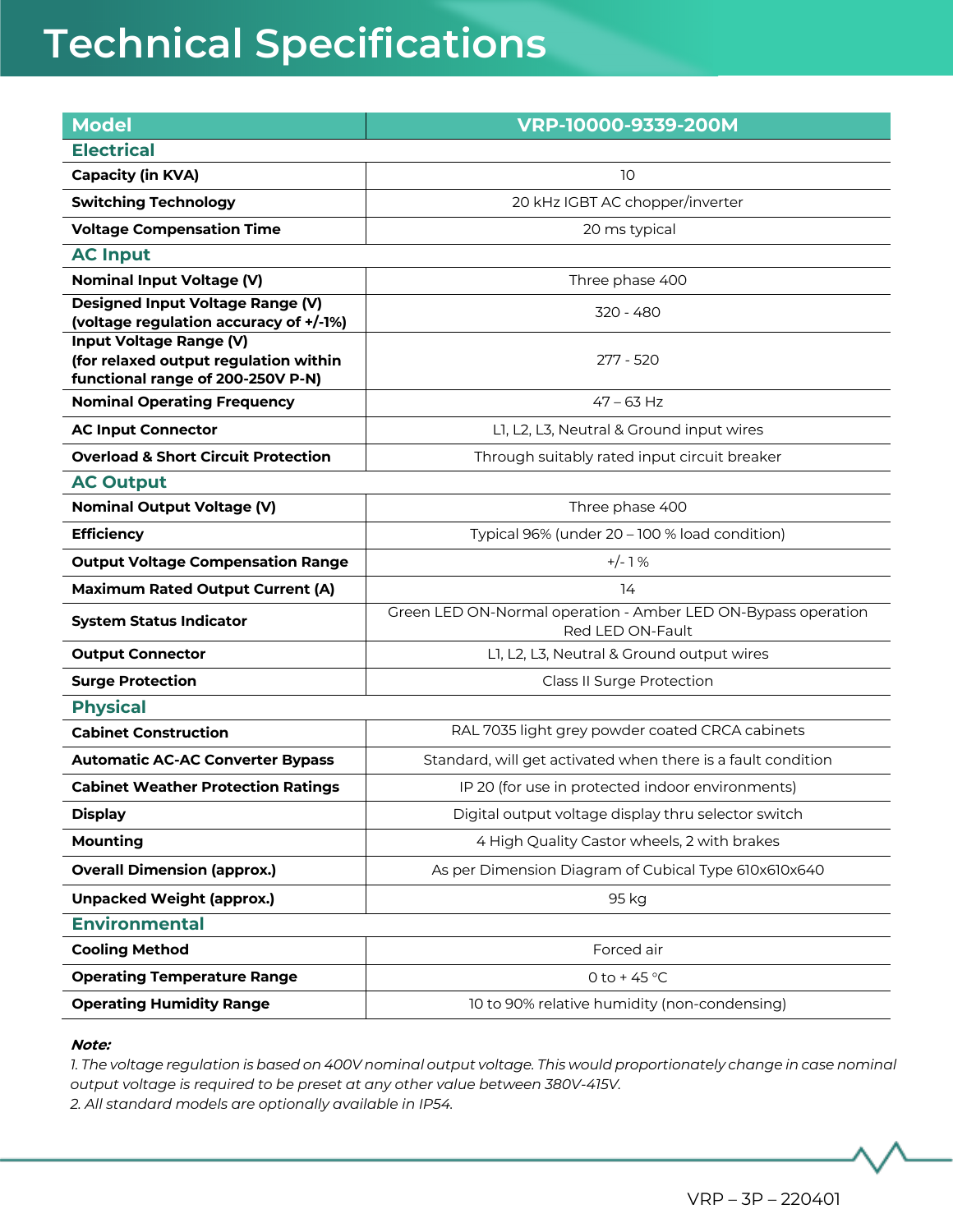| <b>Model</b>                                                                                                 | VRP-15000-9339-200M                                                               |
|--------------------------------------------------------------------------------------------------------------|-----------------------------------------------------------------------------------|
| <b>Electrical</b>                                                                                            |                                                                                   |
| <b>Capacity (in KVA)</b>                                                                                     | 15                                                                                |
| <b>Switching Technology</b>                                                                                  | 20 kHz IGBT AC chopper/inverter                                                   |
| <b>Voltage Compensation Time</b>                                                                             | 20 ms typical                                                                     |
| <b>AC Input</b>                                                                                              |                                                                                   |
| <b>Nominal Input Voltage (V)</b>                                                                             | Three phase 400                                                                   |
| Designed Input Voltage Range (V)<br>(voltage regulation accuracy of +/-1%)                                   | 320 - 480                                                                         |
| <b>Input Voltage Range (V)</b><br>(for relaxed output regulation within<br>functional range of 200-250V P-N) | 277 - 520                                                                         |
| <b>Nominal Operating Frequency</b>                                                                           | $47 - 63$ Hz                                                                      |
| <b>AC Input Connector</b>                                                                                    | L1, L2, L3, Neutral & Ground input wires                                          |
| <b>Overload &amp; Short Circuit Protection</b>                                                               | Through suitably rated input circuit breaker                                      |
| <b>AC Output</b>                                                                                             |                                                                                   |
| <b>Nominal Output Voltage (V)</b>                                                                            | Three phase 400                                                                   |
| <b>Efficiency</b>                                                                                            | Typical 96% (under 20 - 100 % load condition)                                     |
| <b>Output Voltage Compensation Range</b>                                                                     | $+/-1%$                                                                           |
| <b>Maximum Rated Output Current (A)</b>                                                                      | 22                                                                                |
| <b>System Status Indicator</b>                                                                               | Green LED ON-Normal operation - Amber LED ON-Bypass operation<br>Red LED ON-Fault |
| <b>Output Connector</b>                                                                                      | L1, L2, L3, Neutral & Ground output wires                                         |
| <b>Surge Protection</b>                                                                                      | Class II Surge Protection                                                         |
| <b>Physical</b>                                                                                              |                                                                                   |
| <b>Cabinet Construction</b>                                                                                  | RAL 7035 light grey powder coated CRCA cabinets                                   |
| <b>Automatic AC-AC Converter Bypass</b>                                                                      | Standard, will get activated when there is a fault condition                      |
| <b>Cabinet Weather Protection Ratings</b>                                                                    | IP 20 (for use in protected indoor environments)                                  |
| <b>Display</b>                                                                                               | Digital output voltage display thru selector switch                               |
| <b>Mounting</b>                                                                                              | 4 High Quality Castor wheels, 2 with brakes                                       |
| <b>Overall Dimension (approx.)</b>                                                                           | As per Dimension Diagram of Cubical Type 610x610x640                              |
| <b>Unpacked Weight (approx.)</b>                                                                             | 120 kg                                                                            |
| <b>Environmental</b>                                                                                         |                                                                                   |
| <b>Cooling Method</b>                                                                                        | Forced air                                                                        |
| <b>Operating Temperature Range</b>                                                                           | 0 to +45 $^{\circ}$ C                                                             |
| <b>Operating Humidity Range</b>                                                                              | 10 to 90% relative humidity (non-condensing)                                      |

#### **Note:**

*1. The voltage regulation is based on 400V nominal output voltage. This would proportionately change in case nominal output voltage is required to be preset at any other value between 380V-415V. 2. All standard models are optionally available in IP54.*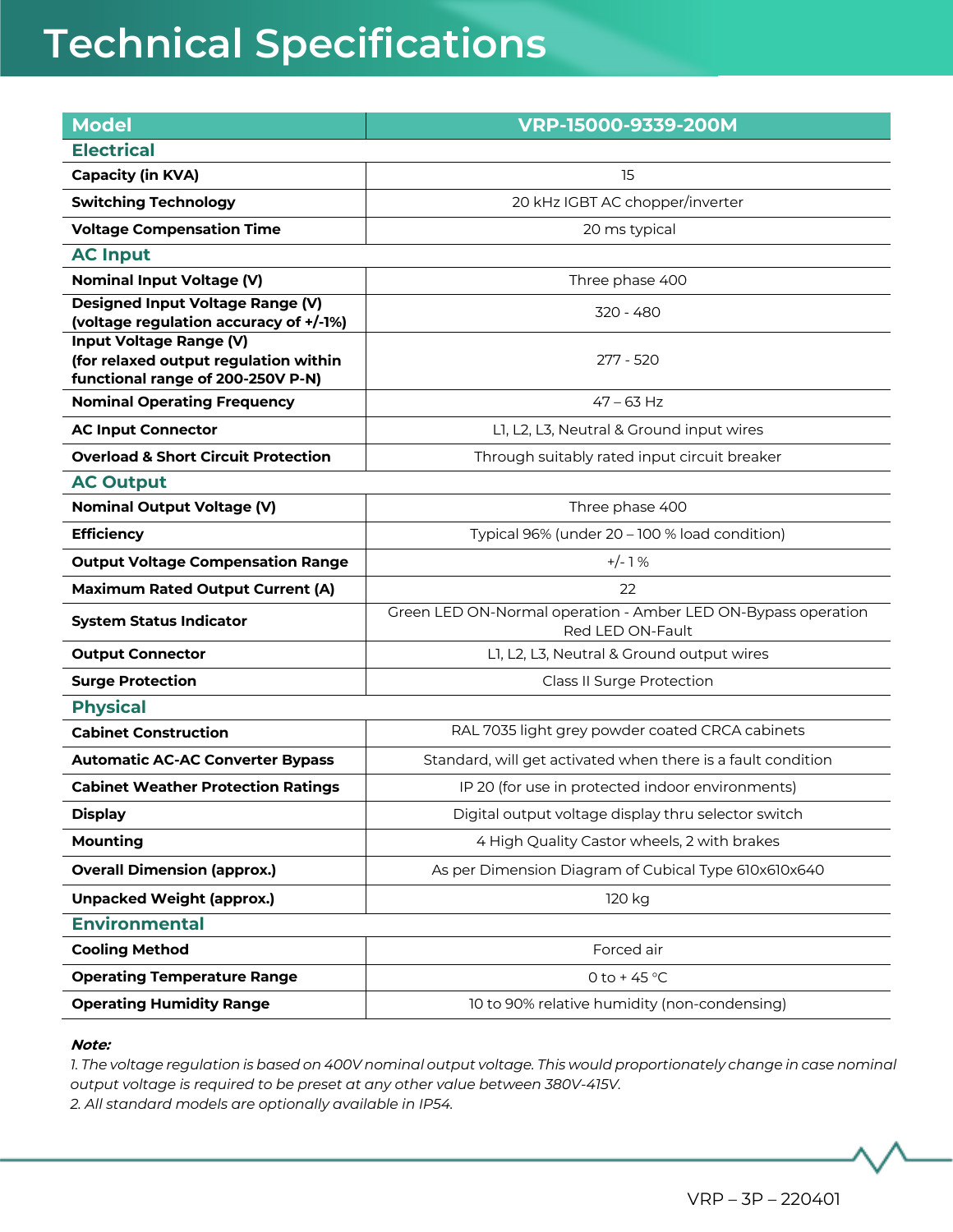| <b>Model</b>                                                               | VRP-20000-9339-200M                                                               |
|----------------------------------------------------------------------------|-----------------------------------------------------------------------------------|
| <b>Electrical</b>                                                          |                                                                                   |
| <b>Capacity (in KVA)</b>                                                   | 20                                                                                |
| <b>Switching Technology</b>                                                | 20 kHz IGBT AC chopper/inverter                                                   |
| <b>Voltage Compensation Time</b>                                           | 20 ms typical                                                                     |
| <b>AC Input</b>                                                            |                                                                                   |
| <b>Nominal Input Voltage (V)</b>                                           | Three phase 400                                                                   |
| Designed Input Voltage Range (V)<br>(voltage regulation accuracy of +/-1%) | 320 - 480                                                                         |
| <b>Input Voltage Range (V)</b>                                             |                                                                                   |
| (for relaxed output regulation within                                      | 277 - 520                                                                         |
| functional range of 200-250V P-N)<br><b>Nominal Operating Frequency</b>    | $47 - 63$ Hz                                                                      |
| <b>AC Input Connector</b>                                                  | L1, L2, L3, Neutral & Ground input wires                                          |
| <b>Overload &amp; Short Circuit Protection</b>                             | Through suitably rated input circuit breaker                                      |
| <b>AC Output</b>                                                           |                                                                                   |
| <b>Nominal Output Voltage (V)</b>                                          | Three phase 400                                                                   |
| <b>Efficiency</b>                                                          | Typical 96% (under 20 - 100 % load condition)                                     |
| <b>Output Voltage Compensation Range</b>                                   | $+/-1%$                                                                           |
| <b>Maximum Rated Output Current (A)</b>                                    | 29                                                                                |
| <b>System Status Indicator</b>                                             | Green LED ON-Normal operation - Amber LED ON-Bypass operation<br>Red LED ON-Fault |
| <b>Output Connector</b>                                                    | L1, L2, L3, Neutral & Ground output wires                                         |
| <b>Surge Protection</b>                                                    | Class II Surge Protection                                                         |
| <b>Physical</b>                                                            |                                                                                   |
| <b>Cabinet Construction</b>                                                | RAL 7035 light grey powder coated CRCA cabinets                                   |
| <b>Automatic AC-AC Converter Bypass</b>                                    | Standard, will get activated when there is a fault condition                      |
| <b>Cabinet Weather Protection Ratings</b>                                  | IP 20 (for use in protected indoor environments)                                  |
| <b>Display</b>                                                             | Digital output voltage display thru selector switch                               |
| <b>Mounting</b>                                                            | 4 High Quality Castor wheels, 2 with brakes                                       |
| <b>Overall Dimension (approx.)</b>                                         | As per Dimension Diagram of Cubical Type 610x610x640                              |
| <b>Unpacked Weight (approx.)</b>                                           | 120 kg                                                                            |
| <b>Environmental</b>                                                       |                                                                                   |
| <b>Cooling Method</b>                                                      | Forced air                                                                        |
| <b>Operating Temperature Range</b>                                         | 0 to +45 $°C$                                                                     |
| <b>Operating Humidity Range</b>                                            | 10 to 90% relative humidity (non-condensing)                                      |
|                                                                            |                                                                                   |

#### **Note:**

*1. The voltage regulation is based on 400V nominal output voltage. This would proportionately change in case nominal output voltage is required to be preset at any other value between 380V-415V. 2. All standard models are optionally available in IP54.*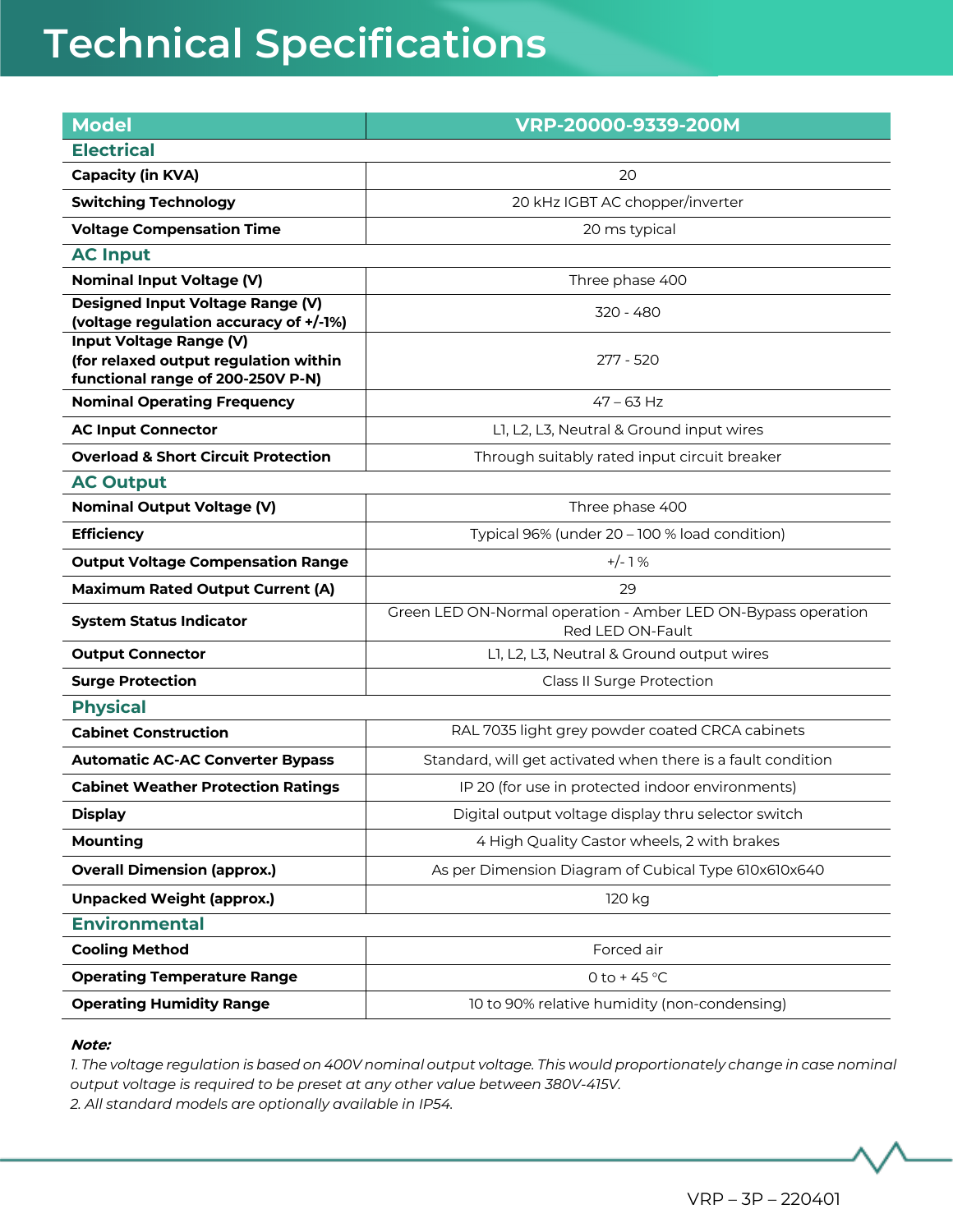| <b>Model</b>                                                                                          | VRP-25000-9339-200M                                                               |  |
|-------------------------------------------------------------------------------------------------------|-----------------------------------------------------------------------------------|--|
| <b>Electrical</b>                                                                                     |                                                                                   |  |
| <b>Capacity (in KVA)</b>                                                                              | 25                                                                                |  |
| <b>Switching Technology</b>                                                                           | 20 kHz IGBT AC chopper/inverter                                                   |  |
| <b>Voltage Compensation Time</b>                                                                      | 20 ms typical                                                                     |  |
| <b>AC Input</b>                                                                                       |                                                                                   |  |
| <b>Nominal Input Voltage (V)</b>                                                                      | Three phase 400                                                                   |  |
| Designed Input Voltage Range (V)<br>(voltage regulation accuracy of +/-1%)                            | 320 - 480                                                                         |  |
| Input Voltage Range (V)<br>(for relaxed output regulation within<br>functional range of 200-250V P-N) | 277 - 520                                                                         |  |
| <b>Nominal Operating Frequency</b>                                                                    | $47 - 63$ Hz                                                                      |  |
| <b>AC Input Connector</b>                                                                             | L1, L2, L3, Neutral & Ground input wires                                          |  |
| <b>Overload &amp; Short Circuit Protection</b>                                                        | Through suitably rated input circuit breaker                                      |  |
| <b>AC Output</b>                                                                                      |                                                                                   |  |
| <b>Nominal Output Voltage (V)</b>                                                                     | Three phase 400                                                                   |  |
| <b>Efficiency</b>                                                                                     | Typical 96% (under 20 - 100 % load condition)                                     |  |
| <b>Output Voltage Compensation Range</b>                                                              | $+/-1%$                                                                           |  |
| <b>Maximum Rated Output Current (A)</b>                                                               | 36                                                                                |  |
| <b>System Status Indicator</b>                                                                        | Green LED ON-Normal operation - Amber LED ON-Bypass operation<br>Red LED ON-Fault |  |
| <b>Output Connector</b>                                                                               | L1, L2, L3, Neutral & Ground output wires                                         |  |
| <b>Surge Protection</b>                                                                               | <b>Class II Surge Protection</b>                                                  |  |
| <b>Physical</b>                                                                                       |                                                                                   |  |
| <b>Cabinet Construction</b>                                                                           | RAL 7035 light grey powder coated CRCA cabinets                                   |  |
| <b>Automatic AC-AC Converter Bypass</b>                                                               | Standard, will get activated when there is a fault condition                      |  |
| <b>Cabinet Weather Protection Ratings</b>                                                             | IP 20 (for use in protected indoor environments)                                  |  |
| <b>Display</b>                                                                                        | Digital output voltage display thru selector switch                               |  |
| <b>Mounting</b>                                                                                       | 4 High Quality Castor wheels, 2 with brakes                                       |  |
| <b>Overall Dimension (approx.)</b>                                                                    | As per Dimension Diagram of Cubical Type 610x610x640                              |  |
| <b>Unpacked Weight (approx.)</b>                                                                      | 120 kg                                                                            |  |
| <b>Environmental</b>                                                                                  |                                                                                   |  |
| <b>Cooling Method</b>                                                                                 | Forced air                                                                        |  |
| <b>Operating Temperature Range</b>                                                                    | 0 to +45 $\degree$ C                                                              |  |
| <b>Operating Humidity Range</b>                                                                       | 10 to 90% relative humidity (non-condensing)                                      |  |

#### **Note:**

*1. The voltage regulation is based on 400V nominal output voltage. This would proportionately change in case nominal output voltage is required to be preset at any other value between 380V-415V. 2. All standard models are optionally available in IP54.*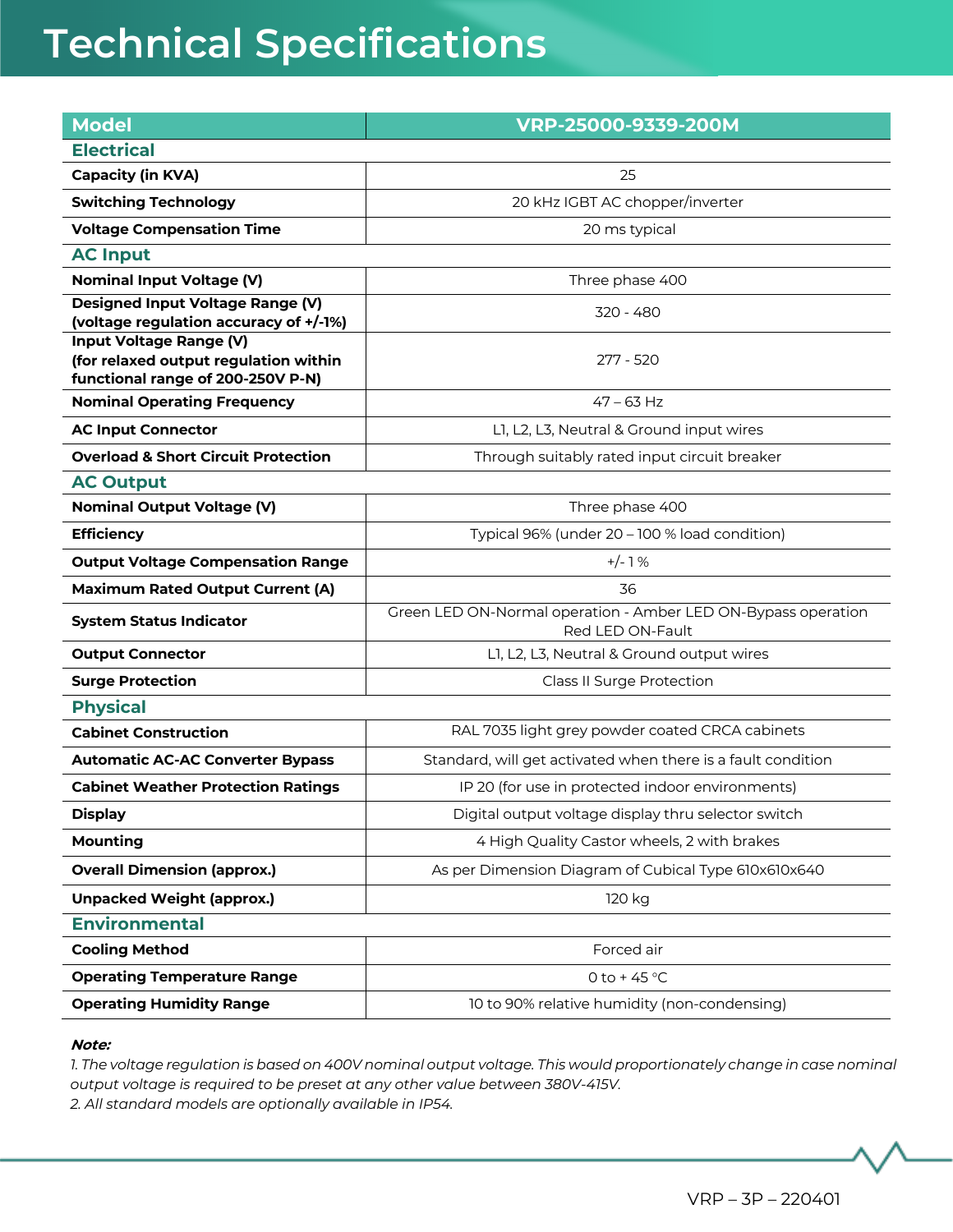| <b>Model</b>                                                                                                 | VRP-30000-9339-200M                                                               |
|--------------------------------------------------------------------------------------------------------------|-----------------------------------------------------------------------------------|
| <b>Electrical</b>                                                                                            |                                                                                   |
| <b>Capacity (in KVA)</b>                                                                                     | 30                                                                                |
| <b>Switching Technology</b>                                                                                  | 20 kHz IGBT AC chopper/inverter                                                   |
| <b>Voltage Compensation Time</b>                                                                             | 20 ms typical                                                                     |
| <b>AC Input</b>                                                                                              |                                                                                   |
| <b>Nominal Input Voltage (V)</b>                                                                             | Three phase 400                                                                   |
| Designed Input Voltage Range (V)<br>(voltage regulation accuracy of +/-1%)                                   | 320 - 480                                                                         |
| <b>Input Voltage Range (V)</b><br>(for relaxed output regulation within<br>functional range of 200-250V P-N) | 277 - 520                                                                         |
| <b>Nominal Operating Frequency</b>                                                                           | $47 - 63$ Hz                                                                      |
| <b>AC Input Connector</b>                                                                                    | L1, L2, L3, Neutral & Ground input wires                                          |
| <b>Overload &amp; Short Circuit Protection</b>                                                               | Through suitably rated input circuit breaker                                      |
| <b>AC Output</b>                                                                                             |                                                                                   |
| <b>Nominal Output Voltage (V)</b>                                                                            | Three phase 400                                                                   |
| <b>Efficiency</b>                                                                                            | Typical 96% (under 20 - 100 % load condition)                                     |
| <b>Output Voltage Compensation Range</b>                                                                     | $+/- 1%$                                                                          |
| <b>Maximum Rated Output Current (A)</b>                                                                      | 43                                                                                |
| <b>System Status Indicator</b>                                                                               | Green LED ON-Normal operation - Amber LED ON-Bypass operation<br>Red LED ON-Fault |
| <b>Output Connector</b>                                                                                      | L1, L2, L3, Neutral & Ground output wires                                         |
| <b>Surge Protection</b>                                                                                      | Class II Surge Protection                                                         |
| <b>Physical</b>                                                                                              |                                                                                   |
| <b>Cabinet Construction</b>                                                                                  | RAL 7035 light grey powder coated CRCA cabinets                                   |
| <b>Automatic AC-AC Converter Bypass</b>                                                                      | Standard, will get activated when there is a fault condition                      |
| <b>Cabinet Weather Protection Ratings</b>                                                                    | IP 20 (for use in protected indoor environments)                                  |
| <b>Display</b>                                                                                               | Digital output voltage display thru selector switch                               |
| <b>Mounting</b>                                                                                              | 4 High Quality Castor wheels, 2 with brakes                                       |
| <b>Overall Dimension (approx.)</b>                                                                           | As per Dimension Diagram of Cubical Type 610x610x640                              |
| <b>Unpacked Weight (approx.)</b>                                                                             | 145 kg                                                                            |
| <b>Environmental</b>                                                                                         |                                                                                   |
| <b>Cooling Method</b>                                                                                        | Forced air                                                                        |
| <b>Operating Temperature Range</b>                                                                           | 0 to +45 °C                                                                       |
| <b>Operating Humidity Range</b>                                                                              | 10 to 90% relative humidity (non-condensing)                                      |
|                                                                                                              |                                                                                   |

#### **Note:**

*1. The voltage regulation is based on 400V nominal output voltage. This would proportionately change in case nominal output voltage is required to be preset at any other value between 380V-415V. 2. All standard models are optionally available in IP54.*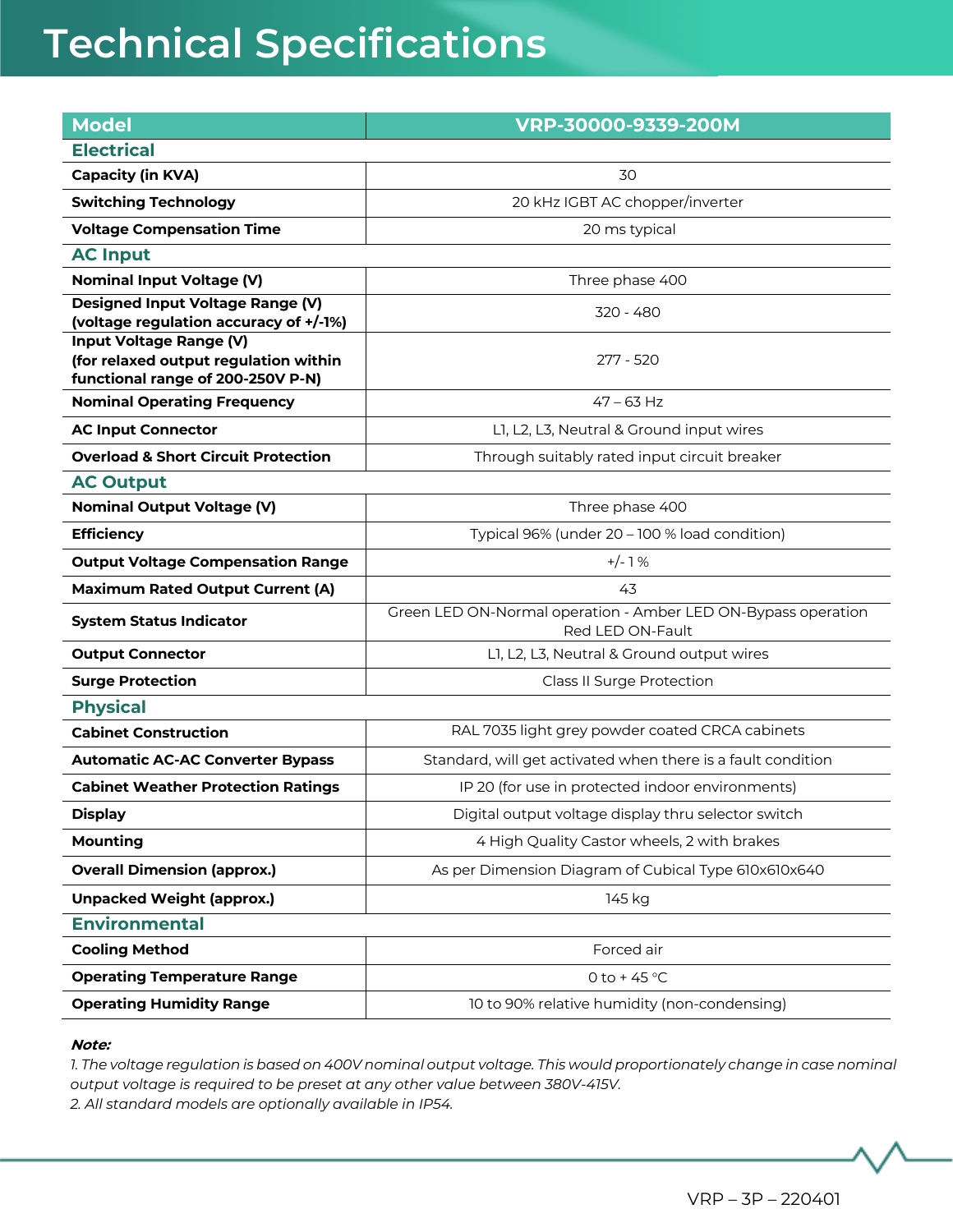| <b>Model</b>                                                                                                 | VRP-40000-9339-200M                                                               |  |
|--------------------------------------------------------------------------------------------------------------|-----------------------------------------------------------------------------------|--|
| <b>Electrical</b>                                                                                            |                                                                                   |  |
| <b>Capacity (in KVA)</b>                                                                                     | 40                                                                                |  |
| <b>Switching Technology</b>                                                                                  | 20 kHz IGBT AC chopper/inverter                                                   |  |
| <b>Voltage Compensation Time</b>                                                                             | 20 ms typical                                                                     |  |
| <b>AC Input</b>                                                                                              |                                                                                   |  |
| <b>Nominal Input Voltage (V)</b>                                                                             | Three phase 400                                                                   |  |
| Designed Input Voltage Range (V)<br>(voltage regulation accuracy of +/-1%)                                   | 320 - 480                                                                         |  |
| <b>Input Voltage Range (V)</b><br>(for relaxed output regulation within<br>functional range of 200-250V P-N) | 277 - 520                                                                         |  |
| <b>Nominal Operating Frequency</b>                                                                           | $47 - 63$ Hz                                                                      |  |
| <b>AC Input Connector</b>                                                                                    | L1, L2, L3, Neutral & Ground input wires                                          |  |
| <b>Overload &amp; Short Circuit Protection</b>                                                               | Through suitably rated input circuit breaker                                      |  |
| <b>AC Output</b>                                                                                             |                                                                                   |  |
| <b>Nominal Output Voltage (V)</b>                                                                            | Three phase 400                                                                   |  |
| <b>Efficiency</b>                                                                                            | Typical 96% (under 20 - 100 % load condition)                                     |  |
| <b>Output Voltage Compensation Range</b>                                                                     | $+/-1%$                                                                           |  |
| <b>Maximum Rated Output Current (A)</b>                                                                      | 58                                                                                |  |
| <b>System Status Indicator</b>                                                                               | Green LED ON-Normal operation - Amber LED ON-Bypass operation<br>Red LED ON-Fault |  |
| <b>Output Connector</b>                                                                                      | L1, L2, L3, Neutral & Ground output wires                                         |  |
| <b>Surge Protection</b>                                                                                      | Class II Surge Protection                                                         |  |
| <b>Physical</b>                                                                                              |                                                                                   |  |
| <b>Cabinet Construction</b>                                                                                  | RAL 7035 light grey powder coated CRCA cabinets                                   |  |
| <b>Automatic AC-AC Converter Bypass</b>                                                                      | Standard, will get activated when there is a fault condition                      |  |
| <b>Cabinet Weather Protection Ratings</b>                                                                    | IP 20 (for use in protected indoor environments)                                  |  |
| <b>Display</b>                                                                                               | Digital output voltage display thru selector switch                               |  |
| <b>Mounting</b>                                                                                              | 4 High Quality Castor wheels, 2 with brakes                                       |  |
| <b>Overall Dimension (approx.)</b>                                                                           | As per Dimension Diagram of Cubical Type 660x660x720                              |  |
| <b>Unpacked Weight (approx.)</b>                                                                             | 165 kg                                                                            |  |
| <b>Environmental</b>                                                                                         |                                                                                   |  |
| <b>Cooling Method</b>                                                                                        | Forced air                                                                        |  |
| <b>Operating Temperature Range</b>                                                                           | 0 to +45 $^{\circ}$ C                                                             |  |
| <b>Operating Humidity Range</b>                                                                              | 10 to 90% relative humidity (non-condensing)                                      |  |

#### **Note:**

*1. The voltage regulation is based on 400V nominal output voltage. This would proportionately change in case nominal output voltage is required to be preset at any other value between 380V-415V. 2. All standard models are optionally available in IP54.*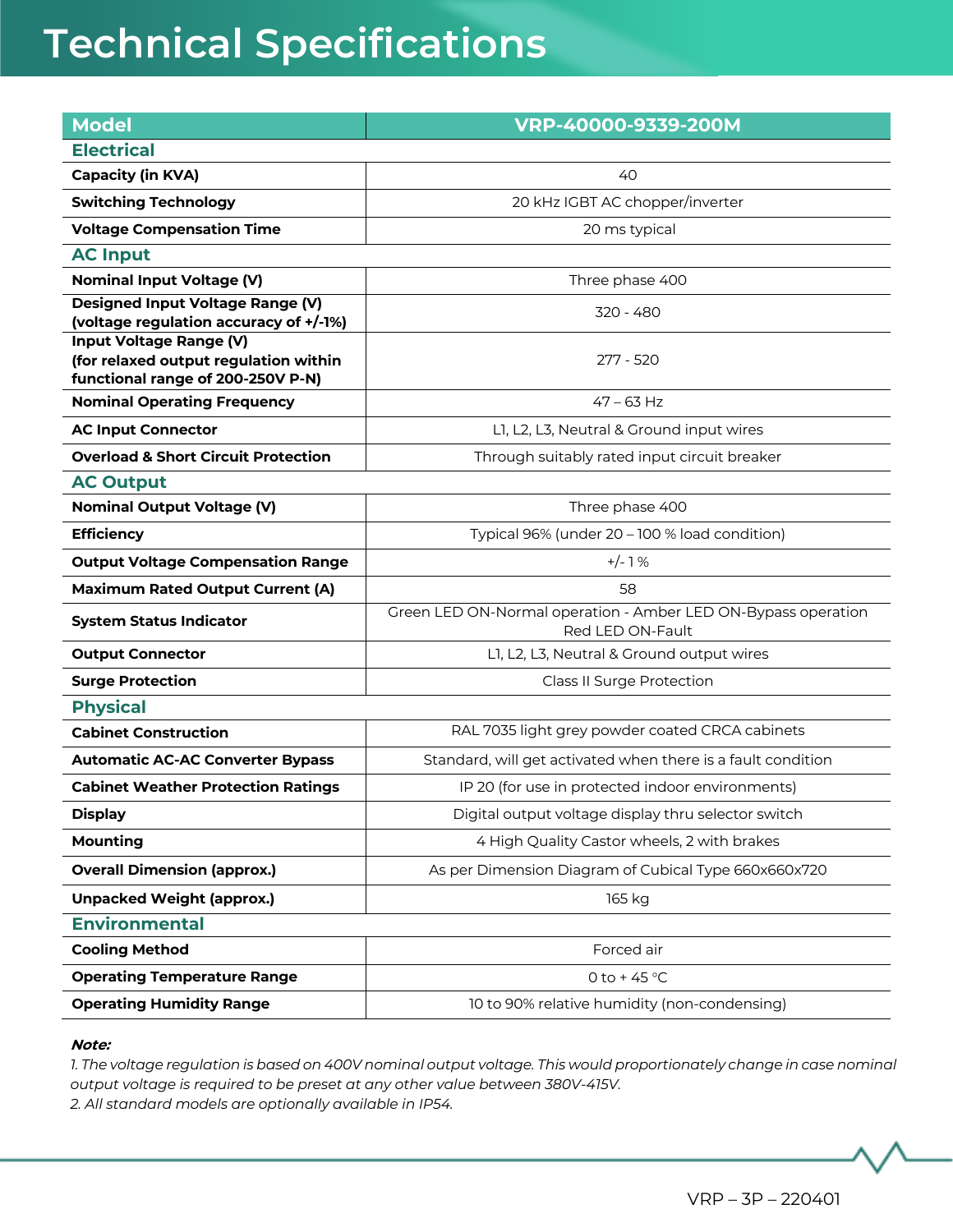| <b>Model</b>                                                                                                 | VRP-50000-9339-200M                                                               |
|--------------------------------------------------------------------------------------------------------------|-----------------------------------------------------------------------------------|
| <b>Electrical</b>                                                                                            |                                                                                   |
| <b>Capacity (in KVA)</b>                                                                                     | 50                                                                                |
| <b>Switching Technology</b>                                                                                  | 20 kHz IGBT AC chopper/inverter                                                   |
| <b>Voltage Compensation Time</b>                                                                             | 20 ms typical                                                                     |
| <b>AC Input</b>                                                                                              |                                                                                   |
| <b>Nominal Input Voltage (V)</b>                                                                             | Three phase 400                                                                   |
| Designed Input Voltage Range (V)<br>(voltage regulation accuracy of +/-1%)                                   | 320 - 480                                                                         |
| <b>Input Voltage Range (V)</b><br>(for relaxed output regulation within<br>functional range of 200-250V P-N) | 277 - 520                                                                         |
| <b>Nominal Operating Frequency</b>                                                                           | $47 - 63$ Hz                                                                      |
| <b>AC Input Connector</b>                                                                                    | L1, L2, L3, Neutral & Ground input wires                                          |
| <b>Overload &amp; Short Circuit Protection</b>                                                               | Through suitably rated input circuit breaker                                      |
| <b>AC Output</b>                                                                                             |                                                                                   |
| <b>Nominal Output Voltage (V)</b>                                                                            | Three phase 400                                                                   |
| <b>Efficiency</b>                                                                                            | Typical 96% (under 20 - 100 % load condition)                                     |
| <b>Output Voltage Compensation Range</b>                                                                     | $+/-1%$                                                                           |
| <b>Maximum Rated Output Current (A)</b>                                                                      | 72                                                                                |
| <b>System Status Indicator</b>                                                                               | Green LED ON-Normal operation - Amber LED ON-Bypass operation<br>Red LED ON-Fault |
| <b>Output Connector</b>                                                                                      | L1, L2, L3, Neutral & Ground output wires                                         |
| <b>Surge Protection</b>                                                                                      | Class II Surge Protection                                                         |
| <b>Physical</b>                                                                                              |                                                                                   |
| <b>Cabinet Construction</b>                                                                                  | RAL 7035 light grey powder coated CRCA cabinets                                   |
| <b>Automatic AC-AC Converter Bypass</b>                                                                      | Standard, will get activated when there is a fault condition                      |
| <b>Cabinet Weather Protection Ratings</b>                                                                    | IP 20 (for use in protected indoor environments)                                  |
| <b>Display</b>                                                                                               | Digital output voltage display thru selector switch                               |
| <b>Mounting</b>                                                                                              | 4 High Quality Castor wheels, 2 with brakes                                       |
| <b>Overall Dimension (approx.)</b>                                                                           | As per Dimension Diagram of Cubical Type 660x660x720                              |
| <b>Unpacked Weight (approx.)</b>                                                                             | 170 kg                                                                            |
| <b>Environmental</b>                                                                                         |                                                                                   |
| <b>Cooling Method</b>                                                                                        | Forced air                                                                        |
| <b>Operating Temperature Range</b>                                                                           | 0 to +45 $^{\circ}$ C                                                             |
| <b>Operating Humidity Range</b>                                                                              | 10 to 90% relative humidity (non-condensing)                                      |

#### **Note:**

*1. The voltage regulation is based on 400V nominal output voltage. This would proportionately change in case nominal output voltage is required to be preset at any other value between 380V-415V. 2. All standard models are optionally available in IP54.*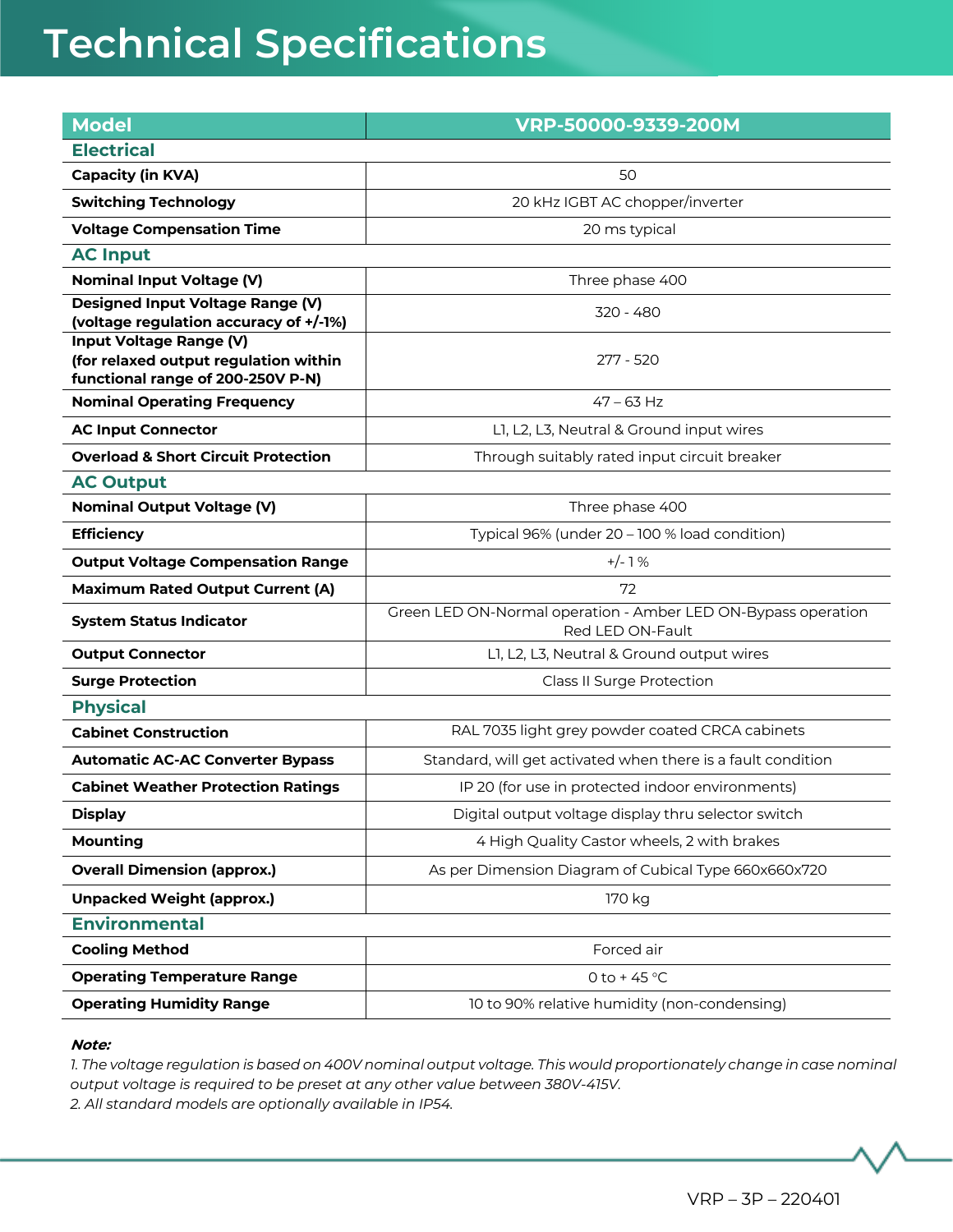| <b>Model</b>                                                                                                 | VRP-60000-9339-200M                                                               |
|--------------------------------------------------------------------------------------------------------------|-----------------------------------------------------------------------------------|
| <b>Electrical</b>                                                                                            |                                                                                   |
| <b>Capacity (in KVA)</b>                                                                                     | 60                                                                                |
| <b>Switching Technology</b>                                                                                  | 20 kHz IGBT AC chopper/inverter                                                   |
| <b>Voltage Compensation Time</b>                                                                             | 20 ms typical                                                                     |
| <b>AC Input</b>                                                                                              |                                                                                   |
| <b>Nominal Input Voltage (V)</b>                                                                             | Three phase 400                                                                   |
| Designed Input Voltage Range (V)<br>(voltage regulation accuracy of +/-1%)                                   | 320 - 480                                                                         |
| <b>Input Voltage Range (V)</b><br>(for relaxed output regulation within<br>functional range of 200-250V P-N) | 277 - 520                                                                         |
| <b>Nominal Operating Frequency</b>                                                                           | $47 - 63$ Hz                                                                      |
| <b>AC Input Connector</b>                                                                                    | L1, L2, L3, Neutral & Ground input wires                                          |
| <b>Overload &amp; Short Circuit Protection</b>                                                               | Through suitably rated input circuit breaker                                      |
| <b>AC Output</b>                                                                                             |                                                                                   |
| <b>Nominal Output Voltage (V)</b>                                                                            | Three phase 400                                                                   |
| <b>Efficiency</b>                                                                                            | Typical 96% (under 20 - 100 % load condition)                                     |
| <b>Output Voltage Compensation Range</b>                                                                     | $+/-1%$                                                                           |
| <b>Maximum Rated Output Current (A)</b>                                                                      | 87                                                                                |
| <b>System Status Indicator</b>                                                                               | Green LED ON-Normal operation - Amber LED ON-Bypass operation<br>Red LED ON-Fault |
| <b>Output Connector</b>                                                                                      | L1, L2, L3, Neutral & Ground output wires                                         |
| <b>Surge Protection</b>                                                                                      | Class II Surge Protection                                                         |
| <b>Physical</b>                                                                                              |                                                                                   |
| <b>Cabinet Construction</b>                                                                                  | RAL 7035 light grey powder coated CRCA cabinets                                   |
| <b>Automatic AC-AC Converter Bypass</b>                                                                      | Standard, will get activated when there is a fault condition                      |
| <b>Cabinet Weather Protection Ratings</b>                                                                    | IP 20 (for use in protected indoor environments)                                  |
| <b>Display</b>                                                                                               | Digital output voltage display thru selector switch                               |
| <b>Mounting</b>                                                                                              | 4 High Quality Castor wheels, 2 with brakes                                       |
| <b>Overall Dimension (approx.)</b>                                                                           | As per Dimension Diagram of Cubical Type 888x888x838                              |
| <b>Unpacked Weight (approx.)</b>                                                                             | 210 kg                                                                            |
| <b>Environmental</b>                                                                                         |                                                                                   |
| <b>Cooling Method</b>                                                                                        | Forced air                                                                        |
| <b>Operating Temperature Range</b>                                                                           | 0 to +45 $^{\circ}$ C                                                             |
| <b>Operating Humidity Range</b>                                                                              | 10 to 90% relative humidity (non-condensing)                                      |
|                                                                                                              |                                                                                   |

#### **Note:**

*1. The voltage regulation is based on 400V nominal output voltage. This would proportionately change in case nominal output voltage is required to be preset at any other value between 380V-415V. 2. All standard models are optionally available in IP54.*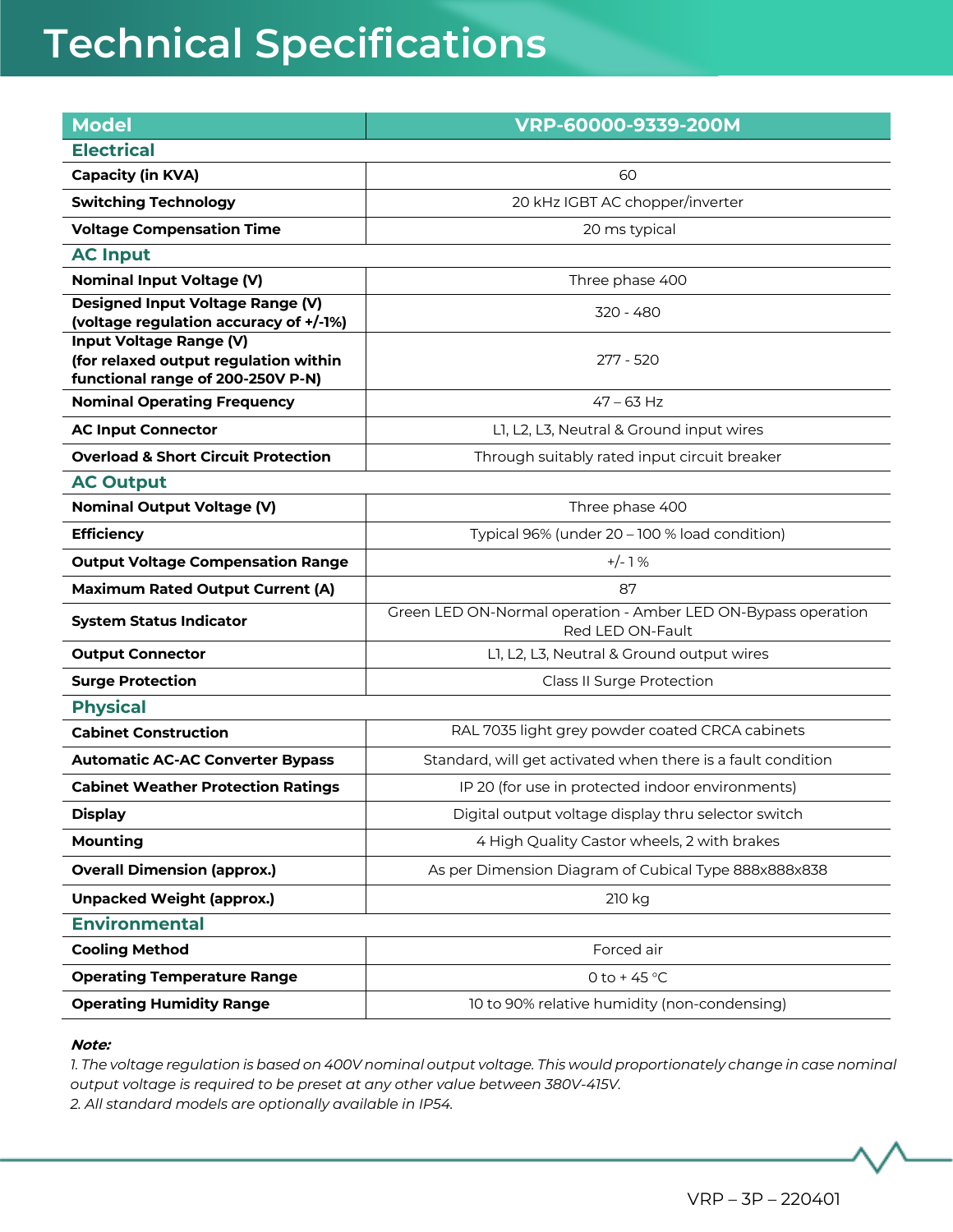| <b>Model</b>                                                                                                 | VRP-70000-9339-200M                                                               |
|--------------------------------------------------------------------------------------------------------------|-----------------------------------------------------------------------------------|
| <b>Electrical</b>                                                                                            |                                                                                   |
| <b>Capacity (in KVA)</b>                                                                                     | 70                                                                                |
| <b>Switching Technology</b>                                                                                  | 20 kHz IGBT AC chopper/inverter                                                   |
| <b>Voltage Compensation Time</b>                                                                             | 20 ms typical                                                                     |
| <b>AC Input</b>                                                                                              |                                                                                   |
| <b>Nominal Input Voltage (V)</b>                                                                             | Three phase 400                                                                   |
| Designed Input Voltage Range (V)<br>(voltage regulation accuracy of +/-1%)                                   | 320 - 480                                                                         |
| <b>Input Voltage Range (V)</b><br>(for relaxed output regulation within<br>functional range of 200-250V P-N) | 277 - 520                                                                         |
| <b>Nominal Operating Frequency</b>                                                                           | $47 - 63$ Hz                                                                      |
| <b>AC Input Connector</b>                                                                                    | L1, L2, L3, Neutral & Ground input wires                                          |
| <b>Overload &amp; Short Circuit Protection</b>                                                               | Through suitably rated input circuit breaker                                      |
| <b>AC Output</b>                                                                                             |                                                                                   |
| <b>Nominal Output Voltage (V)</b>                                                                            | Three phase 400                                                                   |
| <b>Efficiency</b>                                                                                            | Typical 96% (under 20 - 100 % load condition)                                     |
| <b>Output Voltage Compensation Range</b>                                                                     | $+/-1%$                                                                           |
| <b>Maximum Rated Output Current (A)</b>                                                                      | 101                                                                               |
| <b>System Status Indicator</b>                                                                               | Green LED ON-Normal operation - Amber LED ON-Bypass operation<br>Red LED ON-Fault |
| <b>Output Connector</b>                                                                                      | L1, L2, L3, Neutral & Ground output wires                                         |
| <b>Surge Protection</b>                                                                                      | Class II Surge Protection                                                         |
| <b>Physical</b>                                                                                              |                                                                                   |
| <b>Cabinet Construction</b>                                                                                  | RAL 7035 light grey powder coated CRCA cabinets                                   |
| <b>Automatic AC-AC Converter Bypass</b>                                                                      | Standard, will get activated when there is a fault condition                      |
| <b>Cabinet Weather Protection Ratings</b>                                                                    | IP 20 (for use in protected indoor environments)                                  |
| <b>Display</b>                                                                                               | Digital output voltage display thru selector switch                               |
| <b>Mounting</b>                                                                                              | 4 High Quality Castor wheels, 2 with brakes                                       |
| <b>Overall Dimension (approx.)</b>                                                                           | As per Dimension Diagram of Cubical Type 888x888x838                              |
| <b>Unpacked Weight (approx.)</b>                                                                             | 280 kg                                                                            |
| <b>Environmental</b>                                                                                         |                                                                                   |
| <b>Cooling Method</b>                                                                                        | Forced air                                                                        |
| <b>Operating Temperature Range</b>                                                                           | 0 to +45 $^{\circ}$ C                                                             |
| <b>Operating Humidity Range</b>                                                                              | 10 to 90% relative humidity (non-condensing)                                      |
|                                                                                                              |                                                                                   |

#### **Note:**

*1. The voltage regulation is based on 400V nominal output voltage. This would proportionately change in case nominal output voltage is required to be preset at any other value between 380V-415V. 2. All standard models are optionally available in IP54.*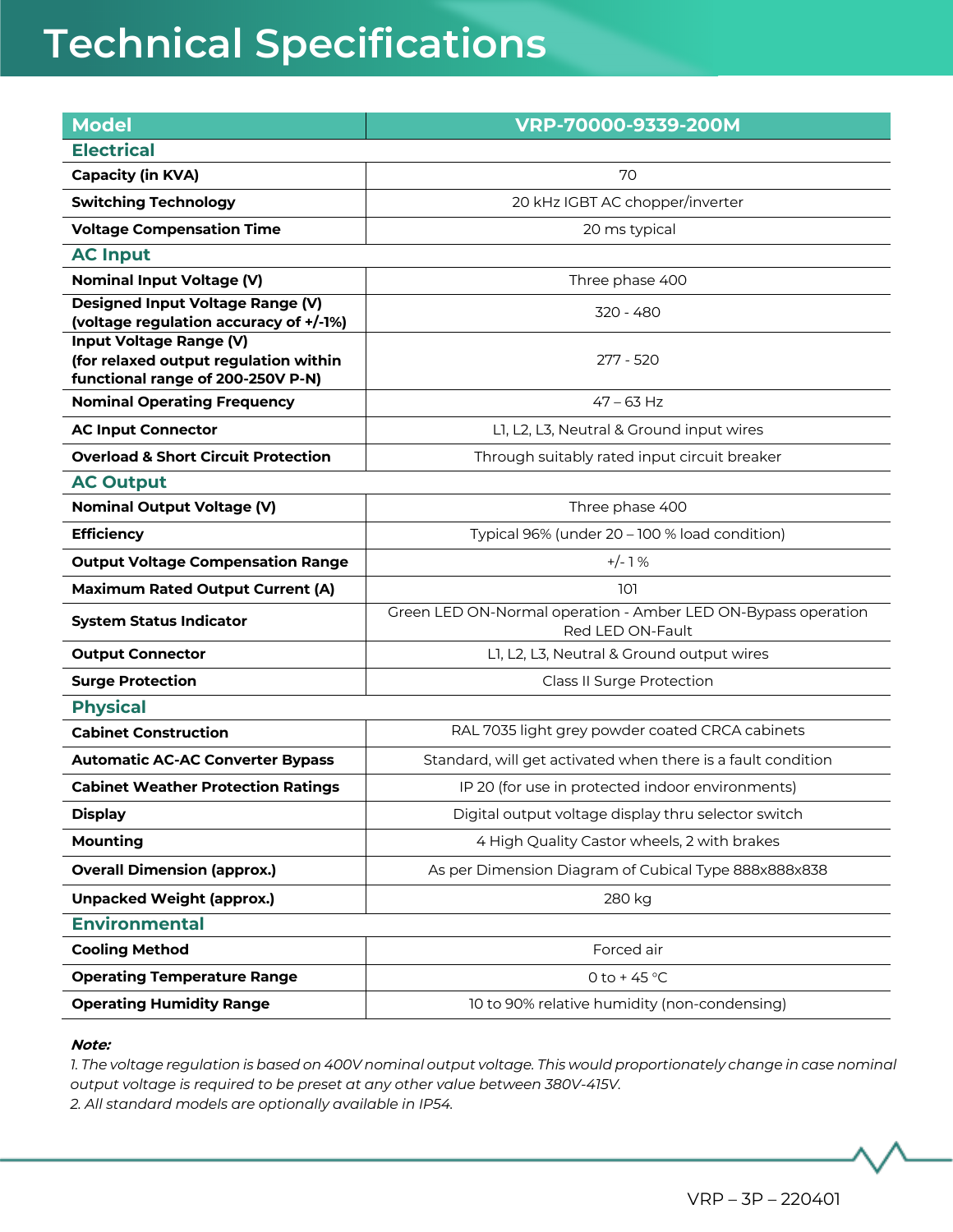| <b>Model</b>                                                               | VRP-100000-9339-200M                                                 |
|----------------------------------------------------------------------------|----------------------------------------------------------------------|
| <b>Electrical</b>                                                          |                                                                      |
| <b>Capacity (in KVA)</b>                                                   | 100                                                                  |
| <b>Switching Technology</b>                                                | 20 kHz IGBT AC chopper/inverter                                      |
| <b>Voltage Compensation Time</b>                                           | 20 ms typical                                                        |
| <b>AC Input</b>                                                            |                                                                      |
| <b>Nominal Input Voltage (V)</b>                                           | Three phase 400                                                      |
| Designed Input Voltage Range (V)<br>(voltage regulation accuracy of +/-1%) | 320 - 480                                                            |
| Input Voltage Range (V)                                                    |                                                                      |
| (for relaxed output regulation within                                      | 277 - 520                                                            |
| functional range of 200-250V P-N)<br><b>Nominal Operating Frequency</b>    | $47 - 63$ Hz                                                         |
|                                                                            |                                                                      |
| <b>AC Input Connector</b>                                                  | L1, L2, L3, Neutral & Ground input wires                             |
| <b>Overload &amp; Short Circuit Protection</b>                             | Through suitably rated input circuit breaker                         |
| <b>AC Output</b><br><b>Nominal Output Voltage (V)</b>                      | Three phase 400                                                      |
| <b>Efficiency</b>                                                          | Typical 96% (under 20 - 100 % load condition)                        |
|                                                                            | $+/-1%$                                                              |
| <b>Output Voltage Compensation Range</b>                                   |                                                                      |
| <b>Maximum Rated Output Current (A)</b>                                    | 144<br>Green LED ON-Normal operation - Amber LED ON-Bypass operation |
| <b>System Status Indicator</b>                                             | Red LED ON-Fault                                                     |
| <b>Output Connector</b>                                                    | L1, L2, L3, Neutral & Ground output wires                            |
| <b>Surge Protection</b>                                                    | Class II Surge Protection                                            |
| <b>Physical</b>                                                            |                                                                      |
| <b>Cabinet Construction</b>                                                | RAL 7035 light grey powder coated CRCA cabinets                      |
| <b>Automatic AC-AC Converter Bypass</b>                                    | Standard, will get activated when there is a fault condition         |
| <b>Cabinet Weather Protection Ratings</b>                                  | IP 20 (for use in protected indoor environments)                     |
| <b>Display</b>                                                             | Digital output voltage display thru selector switch                  |
| <b>Mounting</b>                                                            | 4 High Quality Castor wheels, 2 with brakes                          |
| <b>Overall Dimension (approx.)</b>                                         | As per Dimension Diagram of Cubical Type 888x888x838                 |
| <b>Unpacked Weight (approx.)</b>                                           | 310 kg                                                               |
| <b>Environmental</b>                                                       |                                                                      |
| <b>Cooling Method</b>                                                      | Forced air                                                           |
| <b>Operating Temperature Range</b>                                         | 0 to +45 $^{\circ}$ C                                                |
| <b>Operating Humidity Range</b>                                            | 10 to 90% relative humidity (non-condensing)                         |
|                                                                            |                                                                      |

#### **Note:**

*1. The voltage regulation is based on 400V nominal output voltage. This would proportionately change in case nominal output voltage is required to be preset at any other value between 380V-415V. 2. All standard models are optionally available in IP54.*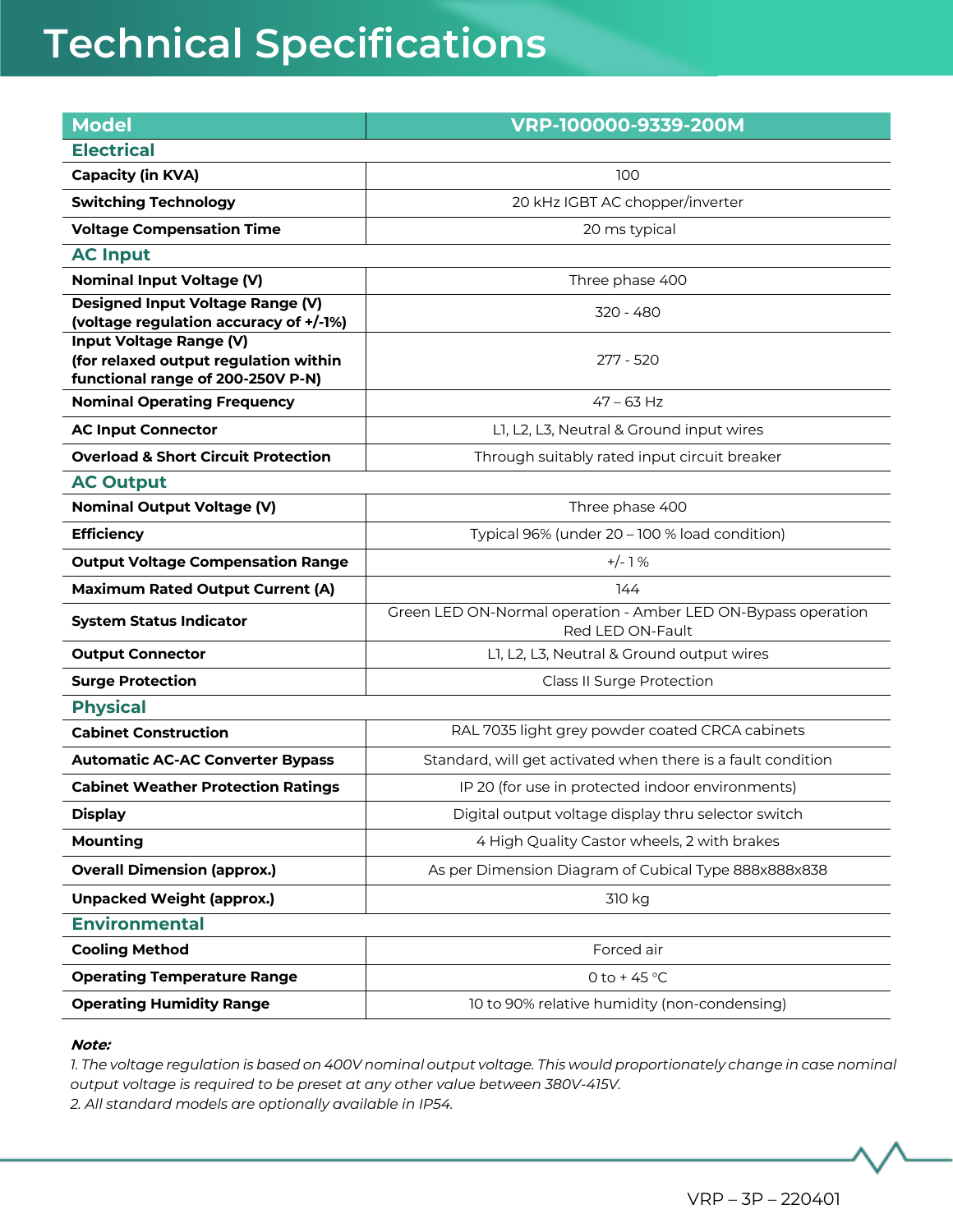| <b>Model</b>                                                                      | VRP-100000-9339-200MP                                                             |  |
|-----------------------------------------------------------------------------------|-----------------------------------------------------------------------------------|--|
| <b>Electrical</b>                                                                 |                                                                                   |  |
| <b>Capacity (in KVA)</b>                                                          | 100                                                                               |  |
| <b>Switching Technology</b>                                                       | 20 kHz IGBT AC chopper/inverter                                                   |  |
| <b>Voltage Compensation Time</b>                                                  | 20 ms typical                                                                     |  |
| <b>AC Input</b>                                                                   |                                                                                   |  |
| <b>Nominal Input Voltage (V)</b>                                                  | Three phase 400                                                                   |  |
| <b>Designed Input Voltage Range (V)</b><br>(voltage regulation accuracy of +/-1%) | 320 - 480                                                                         |  |
| Input Voltage Range (V)                                                           |                                                                                   |  |
| (for relaxed output regulation within                                             | 277 - 520                                                                         |  |
| functional range of 200-250V P-N)                                                 | $47 - 63$ Hz                                                                      |  |
| <b>Nominal Operating Frequency</b>                                                |                                                                                   |  |
| <b>AC Input Connector</b>                                                         | L1, L2, L3, Neutral & Ground input BUSBAR                                         |  |
| <b>Overload &amp; Short Circuit Protection</b>                                    | Through suitably rated input circuit breaker                                      |  |
| <b>AC Output</b>                                                                  |                                                                                   |  |
| <b>Nominal Output Voltage (V)</b>                                                 | Three phase 400                                                                   |  |
| <b>Efficiency</b>                                                                 | Typical 96% (under 20 - 100 % load condition)                                     |  |
| <b>Output Voltage Compensation Range</b>                                          | $+/-1%$                                                                           |  |
| <b>Maximum Rated Output Current (A)</b>                                           | 144                                                                               |  |
| <b>System Status Indicator</b>                                                    | Green LED ON-Normal operation - Amber LED ON-Bypass operation<br>Red LED ON-Fault |  |
| <b>Output Connector</b>                                                           | L1, L2, L3, Neutral & Ground output BUSBAR                                        |  |
| <b>Surge Protection</b>                                                           | Class II Surge Protection                                                         |  |
| <b>Physical</b>                                                                   |                                                                                   |  |
| <b>Cabinet Construction</b>                                                       | RAL 7035 light grey powder coated CRCA cabinets                                   |  |
| <b>Automatic AC-AC Converter Bypass</b>                                           | Standard, will get activated when there is a fault condition                      |  |
| <b>Cabinet Weather Protection Ratings</b>                                         | IP 20 (for use in protected indoor environments)                                  |  |
| <b>Display</b>                                                                    | Digital output voltage display thru selector switch                               |  |
| <b>Mounting</b>                                                                   | Pad mounted                                                                       |  |
| <b>Overall Dimension (approx.)</b>                                                | As per Dimension Diagram of Panel Type 650x1020x2150                              |  |
| <b>Unpacked Weight (approx.)</b>                                                  | 430 kg                                                                            |  |
| <b>Environmental</b>                                                              |                                                                                   |  |
| <b>Cooling Method</b>                                                             | Forced air                                                                        |  |
| <b>Operating Temperature Range</b>                                                | 0 to +45 $^{\circ}$ C                                                             |  |
| <b>Operating Humidity Range</b>                                                   | 10 to 90% relative humidity (non-condensing)                                      |  |
|                                                                                   |                                                                                   |  |

#### **Note:**

*1. The voltage regulation is based on 400V nominal output voltage. This would proportionately change in case nominal output voltage is required to be preset at any other value between 380V-415V. 2. All standard models are optionally available in IP54.*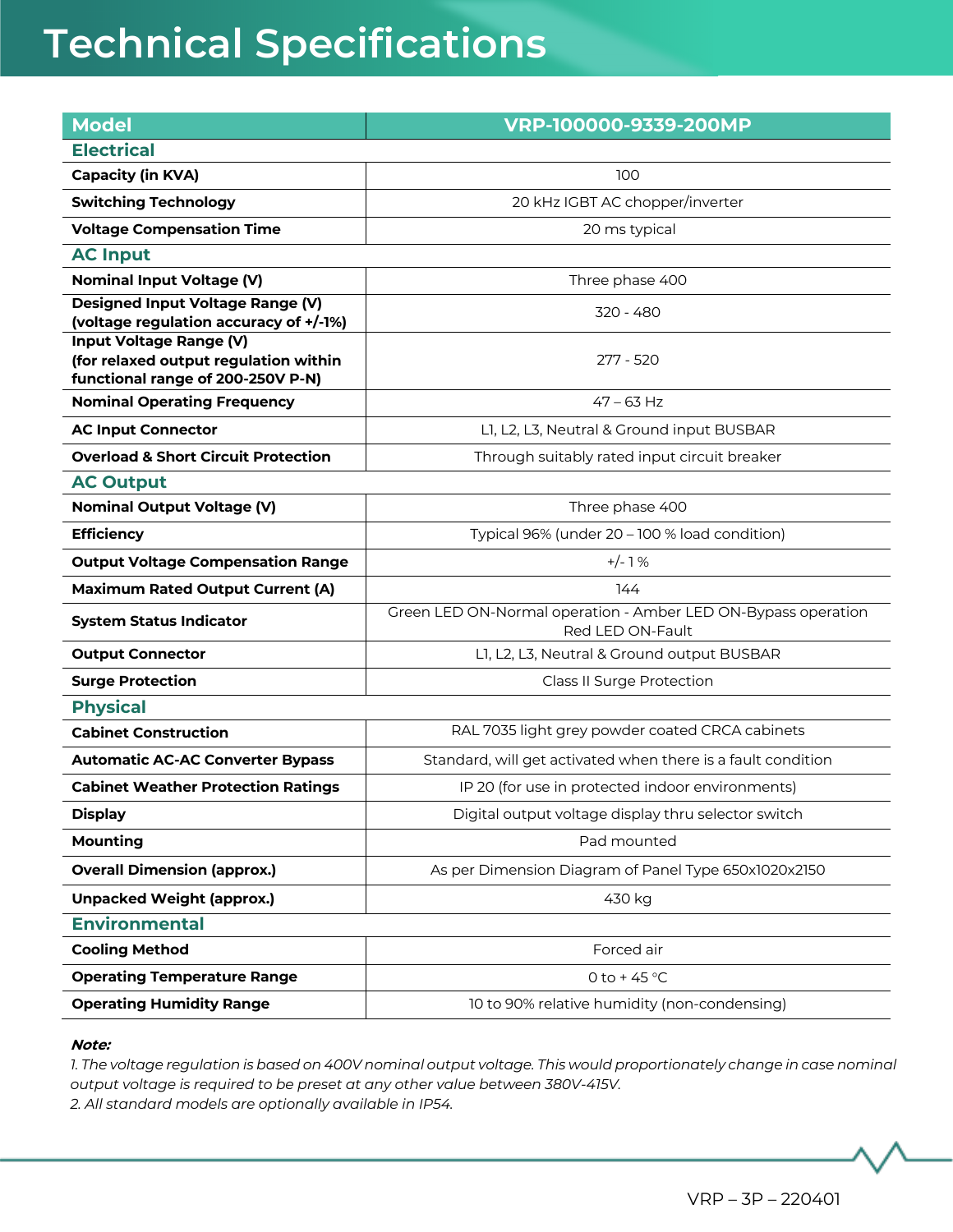| <b>Model</b>                                                                      | VRP-125000-9339-200MP                                         |  |
|-----------------------------------------------------------------------------------|---------------------------------------------------------------|--|
| <b>Electrical</b>                                                                 |                                                               |  |
| <b>Capacity (in KVA)</b>                                                          | 125                                                           |  |
| <b>Switching Technology</b>                                                       | 20 kHz IGBT AC chopper/inverter                               |  |
| <b>Voltage Compensation Time</b>                                                  | 20 ms typical                                                 |  |
| <b>AC Input</b>                                                                   |                                                               |  |
| <b>Nominal Input Voltage (V)</b>                                                  | Three phase 400                                               |  |
| <b>Designed Input Voltage Range (V)</b><br>(voltage regulation accuracy of +/-1%) | 320 - 480                                                     |  |
| Input Voltage Range (V)                                                           |                                                               |  |
| (for relaxed output regulation within                                             | 277 - 520                                                     |  |
| functional range of 200-250V P-N)<br><b>Nominal Operating Frequency</b>           | $47 - 63$ Hz                                                  |  |
| <b>AC Input Connector</b>                                                         | L1, L2, L3, Neutral & Ground input BUSBAR                     |  |
| <b>Overload &amp; Short Circuit Protection</b>                                    |                                                               |  |
| <b>AC Output</b>                                                                  | Through suitably rated input circuit breaker                  |  |
| <b>Nominal Output Voltage (V)</b>                                                 | Three phase 400                                               |  |
| <b>Efficiency</b>                                                                 | Typical 96% (under 20 - 100 % load condition)                 |  |
| <b>Output Voltage Compensation Range</b>                                          | $+/-1%$                                                       |  |
|                                                                                   | 180                                                           |  |
| <b>Maximum Rated Output Current (A)</b><br><b>System Status Indicator</b>         | Green LED ON-Normal operation - Amber LED ON-Bypass operation |  |
|                                                                                   | Red LED ON-Fault                                              |  |
| <b>Output Connector</b>                                                           | L1, L2, L3, Neutral & Ground output BUSBAR                    |  |
| <b>Surge Protection</b>                                                           | Class II Surge Protection                                     |  |
| <b>Physical</b>                                                                   |                                                               |  |
| <b>Cabinet Construction</b>                                                       | RAL 7035 light grey powder coated CRCA cabinets               |  |
| <b>Automatic AC-AC Converter Bypass</b>                                           | Standard, will get activated when there is a fault condition  |  |
| <b>Cabinet Weather Protection Ratings</b>                                         | IP 20 (for use in protected indoor environments)              |  |
| <b>Display</b>                                                                    | Digital output voltage display thru selector switch           |  |
| <b>Mounting</b>                                                                   | Pad mounted                                                   |  |
| <b>Overall Dimension (approx.)</b>                                                | As per Dimension Diagram of Panel Type 650x1020x2150          |  |
| <b>Unpacked Weight (approx.)</b>                                                  | 440 kg                                                        |  |
| <b>Environmental</b>                                                              |                                                               |  |
| <b>Cooling Method</b>                                                             | Forced air                                                    |  |
| <b>Operating Temperature Range</b>                                                | 0 to +45 $^{\circ}$ C                                         |  |
| <b>Operating Humidity Range</b>                                                   | 10 to 90% relative humidity (non-condensing)                  |  |
|                                                                                   |                                                               |  |

#### **Note:**

*1. The voltage regulation is based on 400V nominal output voltage. This would proportionately change in case nominal output voltage is required to be preset at any other value between 380V-415V. 2. All standard models are optionally available in IP54.*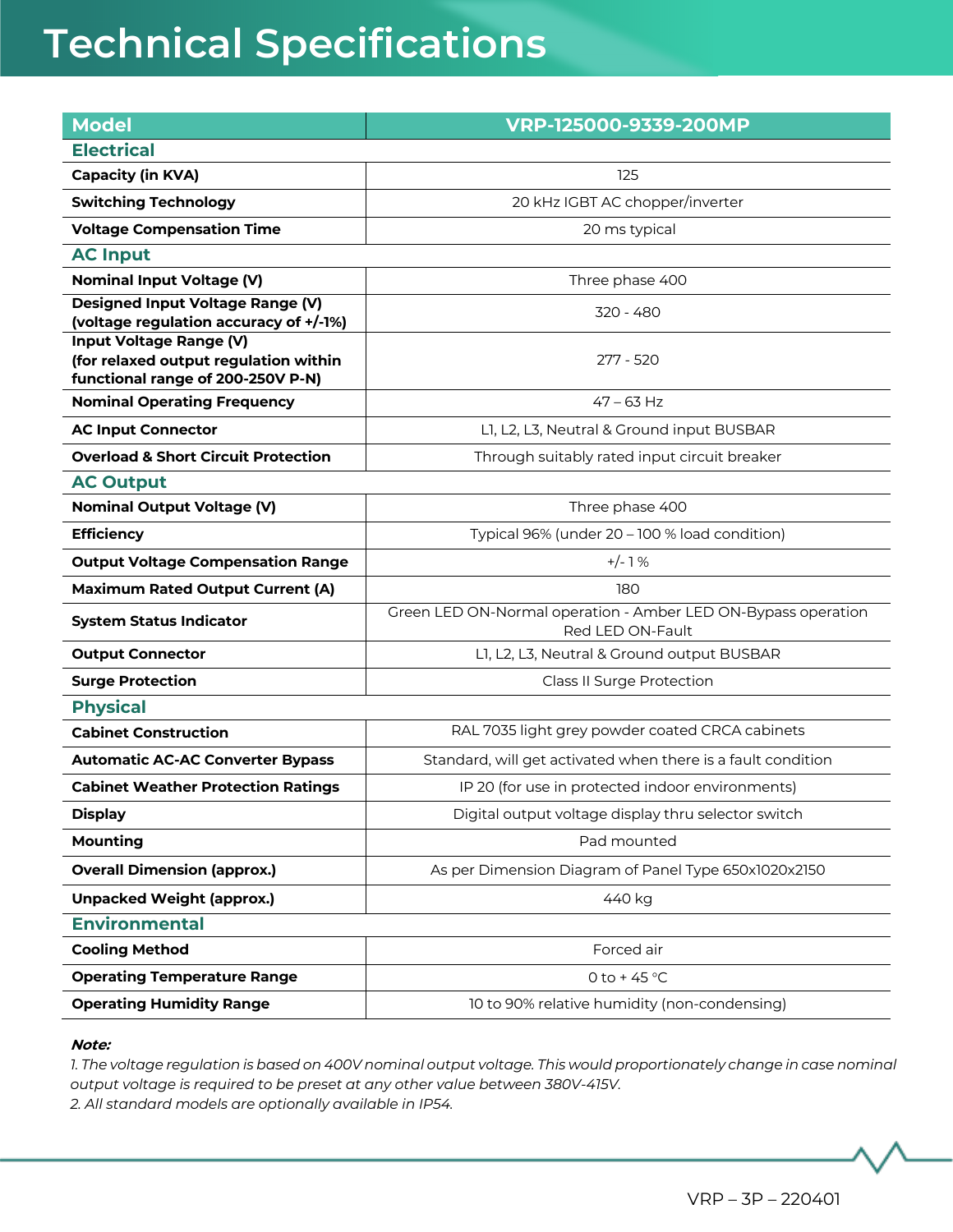| <b>Model</b>                                                                      | VRP-150000-9339-200MP                                         |  |
|-----------------------------------------------------------------------------------|---------------------------------------------------------------|--|
| <b>Electrical</b>                                                                 |                                                               |  |
| <b>Capacity (in KVA)</b>                                                          | 150                                                           |  |
| <b>Switching Technology</b>                                                       | 20 kHz IGBT AC chopper/inverter                               |  |
| <b>Voltage Compensation Time</b>                                                  | 20 ms typical                                                 |  |
| <b>AC Input</b>                                                                   |                                                               |  |
| <b>Nominal Input Voltage (V)</b>                                                  | Three phase 400                                               |  |
| <b>Designed Input Voltage Range (V)</b><br>(voltage regulation accuracy of +/-1%) | 320 - 480                                                     |  |
| Input Voltage Range (V)                                                           |                                                               |  |
| (for relaxed output regulation within                                             | 277 - 520                                                     |  |
| functional range of 200-250V P-N)<br><b>Nominal Operating Frequency</b>           | $47 - 63$ Hz                                                  |  |
| <b>AC Input Connector</b>                                                         | L1, L2, L3, Neutral & Ground input BUSBAR                     |  |
| <b>Overload &amp; Short Circuit Protection</b>                                    |                                                               |  |
| <b>AC Output</b>                                                                  | Through suitably rated input circuit breaker                  |  |
| <b>Nominal Output Voltage (V)</b>                                                 | Three phase 400                                               |  |
| <b>Efficiency</b>                                                                 | Typical 96% (under 20 - 100 % load condition)                 |  |
| <b>Output Voltage Compensation Range</b>                                          | $+/-1%$                                                       |  |
|                                                                                   | 217                                                           |  |
| <b>Maximum Rated Output Current (A)</b><br><b>System Status Indicator</b>         | Green LED ON-Normal operation - Amber LED ON-Bypass operation |  |
|                                                                                   | Red LED ON-Fault                                              |  |
| <b>Output Connector</b>                                                           | L1, L2, L3, Neutral & Ground output BUSBAR                    |  |
| <b>Surge Protection</b>                                                           | Class II Surge Protection                                     |  |
| <b>Physical</b>                                                                   |                                                               |  |
| <b>Cabinet Construction</b>                                                       | RAL 7035 light grey powder coated CRCA cabinets               |  |
| <b>Automatic AC-AC Converter Bypass</b>                                           | Standard, will get activated when there is a fault condition  |  |
| <b>Cabinet Weather Protection Ratings</b>                                         | IP 20 (for use in protected indoor environments)              |  |
| <b>Display</b>                                                                    | Digital output voltage display thru selector switch           |  |
| <b>Mounting</b>                                                                   | Pad mounted                                                   |  |
| <b>Overall Dimension (approx.)</b>                                                | As per Dimension Diagram of Panel Type 650x1220x2150          |  |
| <b>Unpacked Weight (approx.)</b>                                                  | 660 kg                                                        |  |
| <b>Environmental</b>                                                              |                                                               |  |
| <b>Cooling Method</b>                                                             | Forced air                                                    |  |
| <b>Operating Temperature Range</b>                                                | 0 to +45 $^{\circ}$ C                                         |  |
| <b>Operating Humidity Range</b>                                                   | 10 to 90% relative humidity (non-condensing)                  |  |
|                                                                                   |                                                               |  |

#### **Note:**

*1. The voltage regulation is based on 400V nominal output voltage. This would proportionately change in case nominal output voltage is required to be preset at any other value between 380V-415V. 2. All standard models are optionally available in IP54.*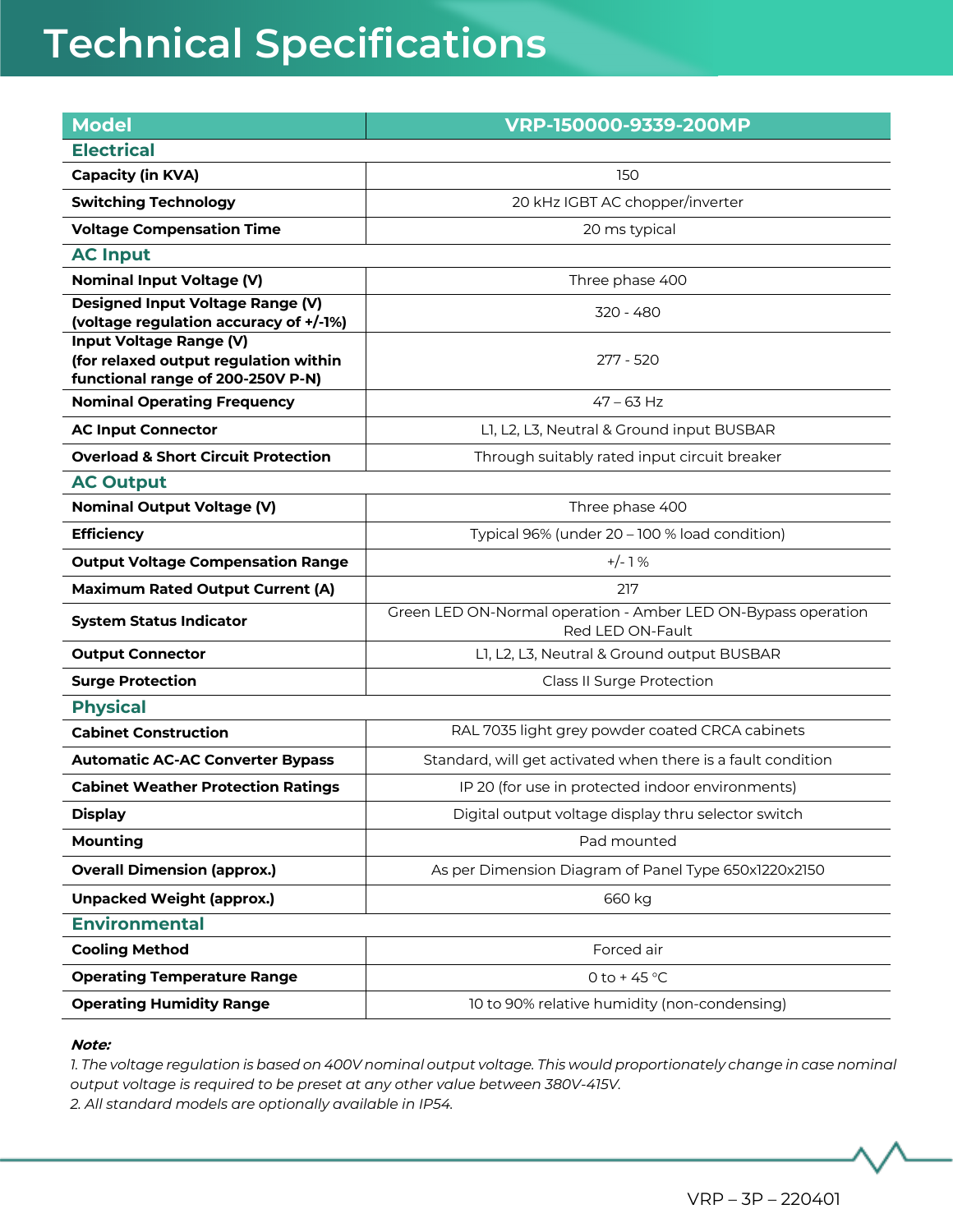| <b>Model</b>                                                      | VRP-175000-9339-200MP                                                             |  |
|-------------------------------------------------------------------|-----------------------------------------------------------------------------------|--|
| <b>Electrical</b>                                                 |                                                                                   |  |
| <b>Capacity (in KVA)</b>                                          | 175                                                                               |  |
| <b>Switching Technology</b>                                       | 20 kHz IGBT AC chopper/inverter                                                   |  |
| <b>Voltage Compensation Time</b>                                  | 20 ms typical                                                                     |  |
| <b>AC Input</b>                                                   |                                                                                   |  |
| <b>Nominal Input Voltage (V)</b>                                  | Three phase 400                                                                   |  |
| <b>Designed Input Voltage Range (V)</b>                           | 320 - 480                                                                         |  |
| (voltage regulation accuracy of +/-1%)<br>Input Voltage Range (V) |                                                                                   |  |
| (for relaxed output regulation within                             | 277 - 520                                                                         |  |
| functional range of 200-250V P-N)                                 |                                                                                   |  |
| <b>Nominal Operating Frequency</b>                                | $47 - 63$ Hz                                                                      |  |
| <b>AC Input Connector</b>                                         | L1, L2, L3, Neutral & Ground input BUSBAR                                         |  |
| <b>Overload &amp; Short Circuit Protection</b>                    | Through suitably rated input circuit breaker                                      |  |
| <b>AC Output</b>                                                  |                                                                                   |  |
| <b>Nominal Output Voltage (V)</b>                                 | Three phase 400                                                                   |  |
| <b>Efficiency</b>                                                 | Typical 96% (under 20 - 100 % load condition)                                     |  |
| <b>Output Voltage Compensation Range</b>                          | $+/-1%$                                                                           |  |
| <b>Maximum Rated Output Current (A)</b>                           | 253                                                                               |  |
| <b>System Status Indicator</b>                                    | Green LED ON-Normal operation - Amber LED ON-Bypass operation<br>Red LED ON-Fault |  |
| <b>Output Connector</b>                                           | L1, L2, L3, Neutral & Ground output BUSBAR                                        |  |
| <b>Surge Protection</b>                                           | Class II Surge Protection                                                         |  |
| <b>Physical</b>                                                   |                                                                                   |  |
| <b>Cabinet Construction</b>                                       | RAL 7035 light grey powder coated CRCA cabinets                                   |  |
| <b>Automatic AC-AC Converter Bypass</b>                           | Standard, will get activated when there is a fault condition                      |  |
| <b>Cabinet Weather Protection Ratings</b>                         | IP 20 (for use in protected indoor environments)                                  |  |
| <b>Display</b>                                                    | Digital output voltage display thru selector switch                               |  |
| <b>Mounting</b>                                                   | Pad mounted                                                                       |  |
| <b>Overall Dimension (approx.)</b>                                | As per Dimension Diagram of Panel Type 650x1220x2150                              |  |
| <b>Unpacked Weight (approx.)</b>                                  | 705 kg                                                                            |  |
| <b>Environmental</b>                                              |                                                                                   |  |
| <b>Cooling Method</b>                                             | Forced air                                                                        |  |
| <b>Operating Temperature Range</b>                                | 0 to +45 $^{\circ}$ C                                                             |  |
| <b>Operating Humidity Range</b>                                   | 10 to 90% relative humidity (non-condensing)                                      |  |
|                                                                   |                                                                                   |  |

#### **Note:**

*1. The voltage regulation is based on 400V nominal output voltage. This would proportionately change in case nominal output voltage is required to be preset at any other value between 380V-415V. 2. All standard models are optionally available in IP54.*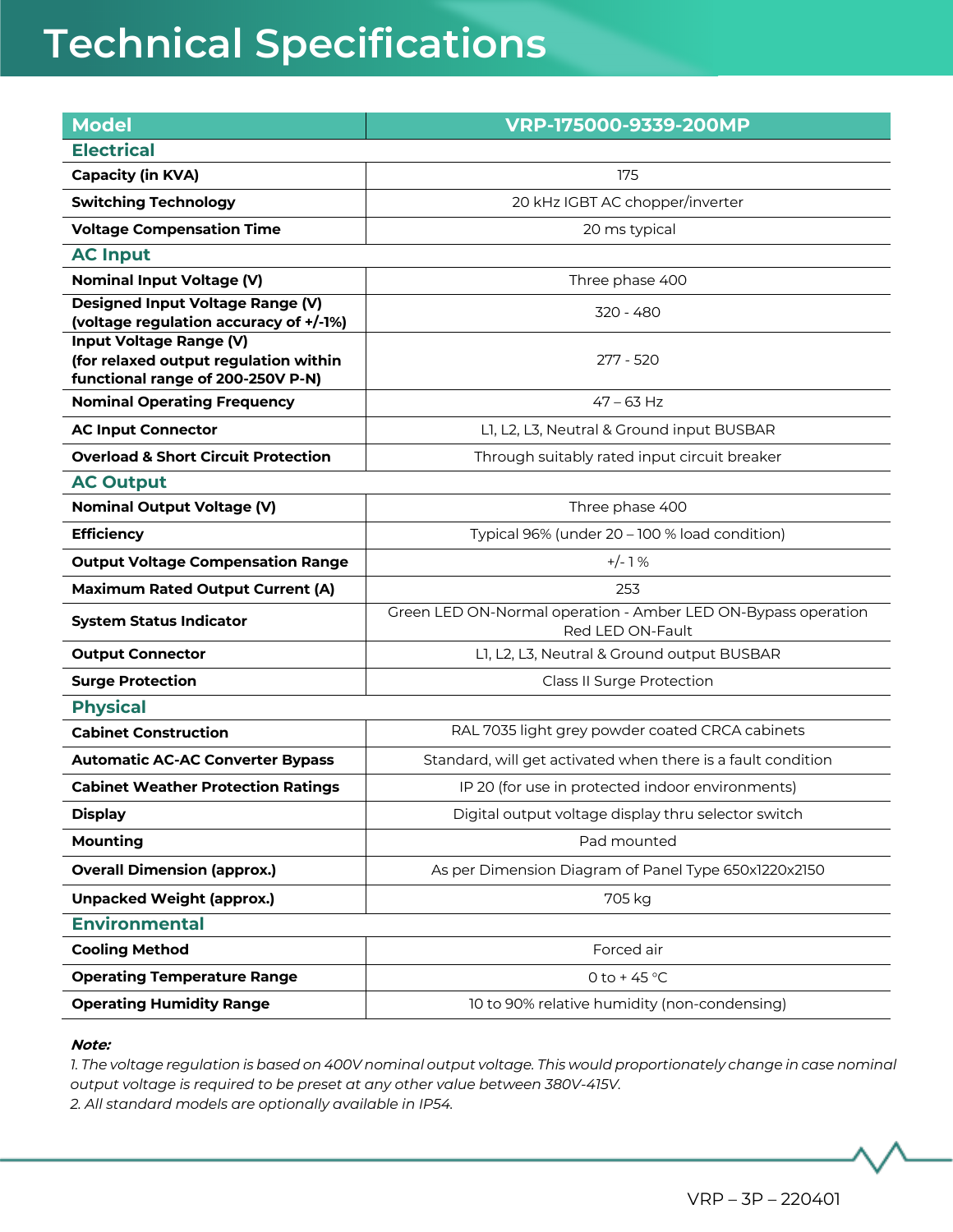### **Dimension Diagrams**

### **CUBICAL TYPE 610x610x640**



### **CUBICAL TYPE 660x660x720**

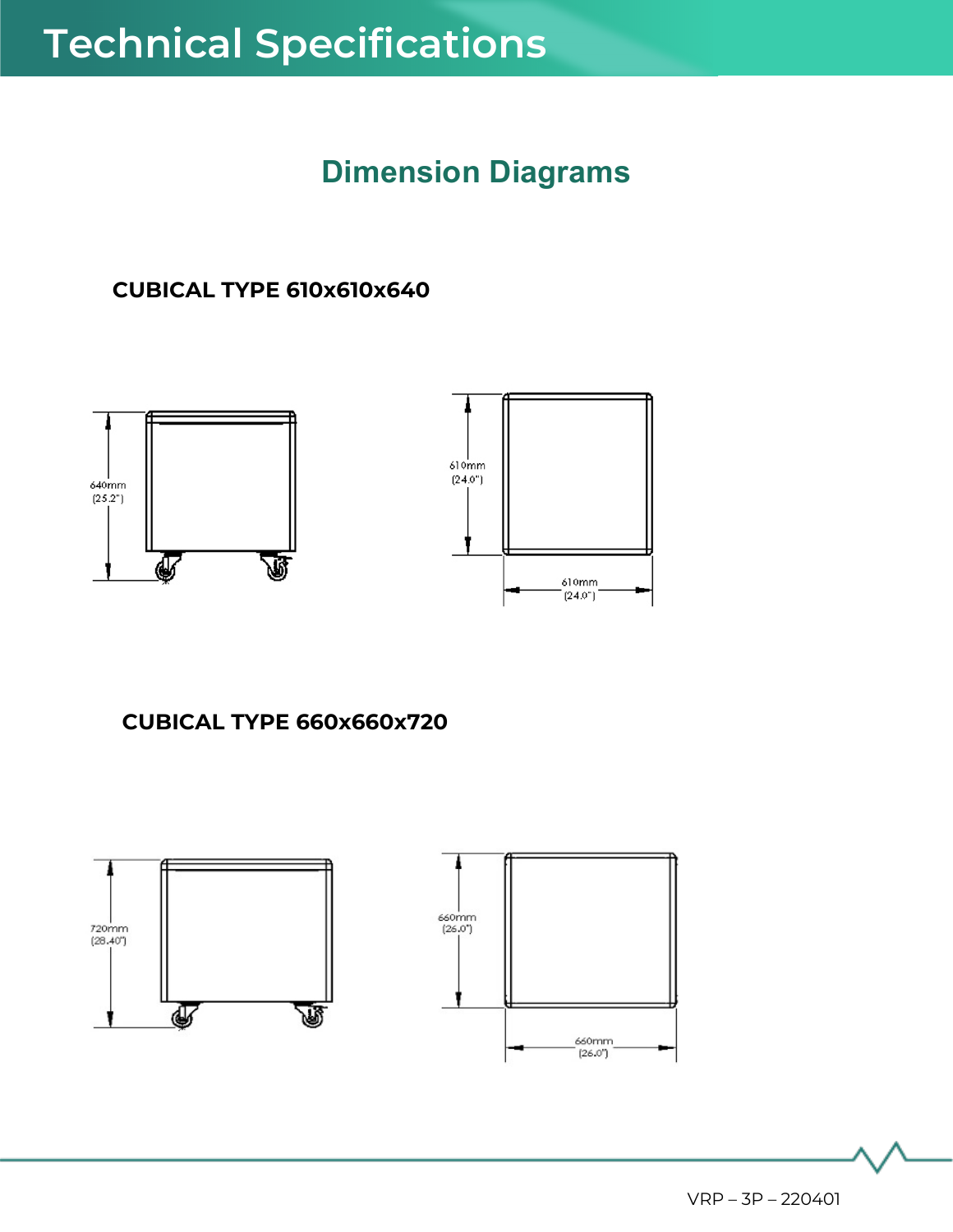### **Dimension Diagrams**

### **CUBICAL TYPE 888x888x838**



### **PANEL TYPE 650x1020x2150**